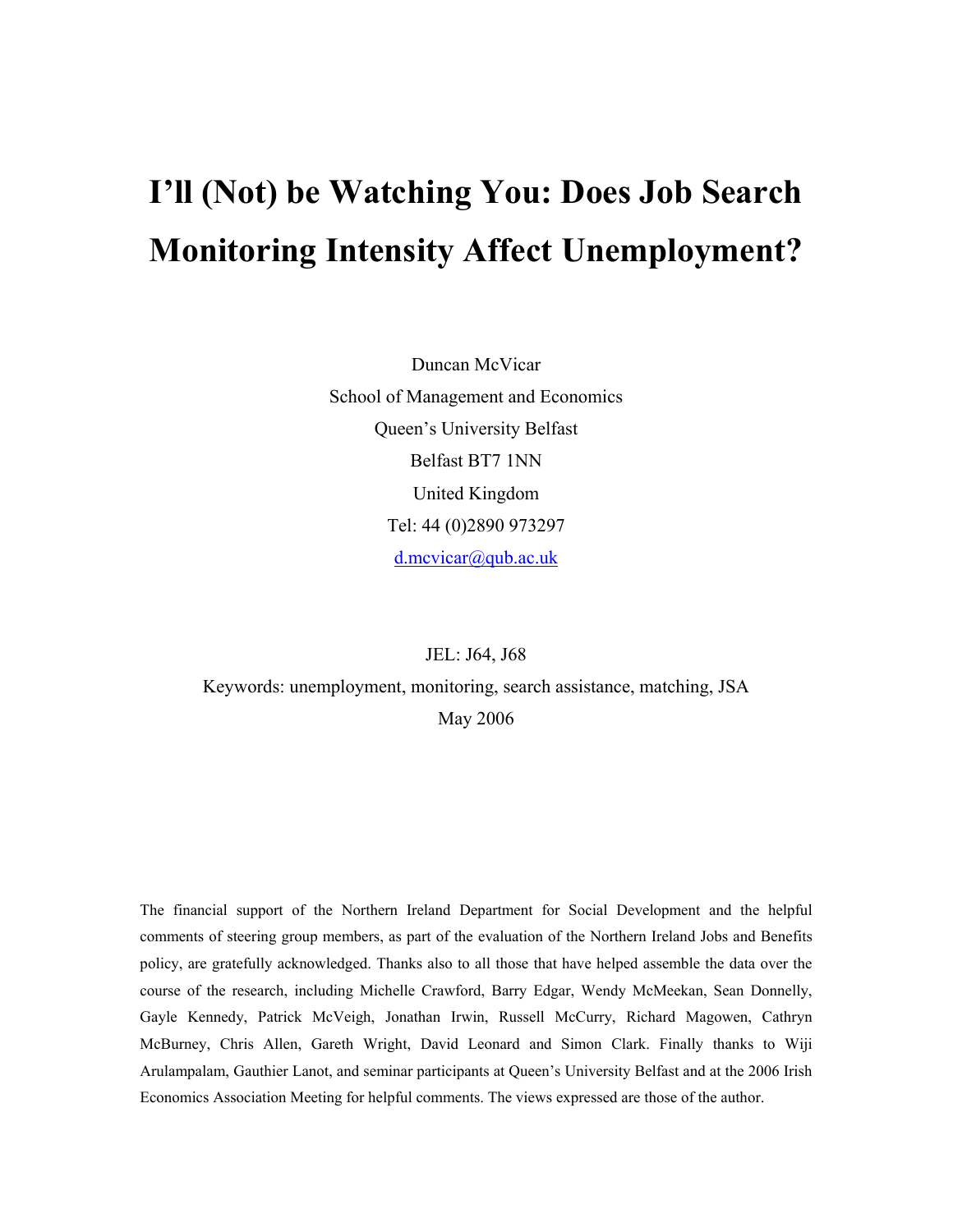#### **Abstract**

Because welfare reforms tend to couple together changes to job search monitoring and changes to job search assistance, few existing evaluations have been able to isolate the effects of job search monitoring intensity on the level of unemployment. Those few studies that do manage to separately identify changes to monitoring intensity draw mixed conclusions about its impact. This paper exploits an interesting natural experiment – or more precisely a series of natural experiments – to examine the effects of job search monitoring in isolation on unemployment. The natural experiments arise because of the area-by-area roll out of a new policy regime of enhanced job search assistance and job search monitoring called 'Jobs and Benefits' in Northern Ireland. Crucially, in the run up to introducing the new regime, each local benefit office has undergone an often lengthy period of refurbishment or rebuilding during which job search monitoring, but not search assistance, has been withdrawn. These periods of 'excused signing' allow us, therefore, to identify the impact of job search monitoring on unemployment separately from that of job search assistance. The results suggest that removal of monitoring suppresses outflows from unemployment leading to an increase in the number of registered unemployed, i.e. that monitoring 'matters' in isolation from job search assistance.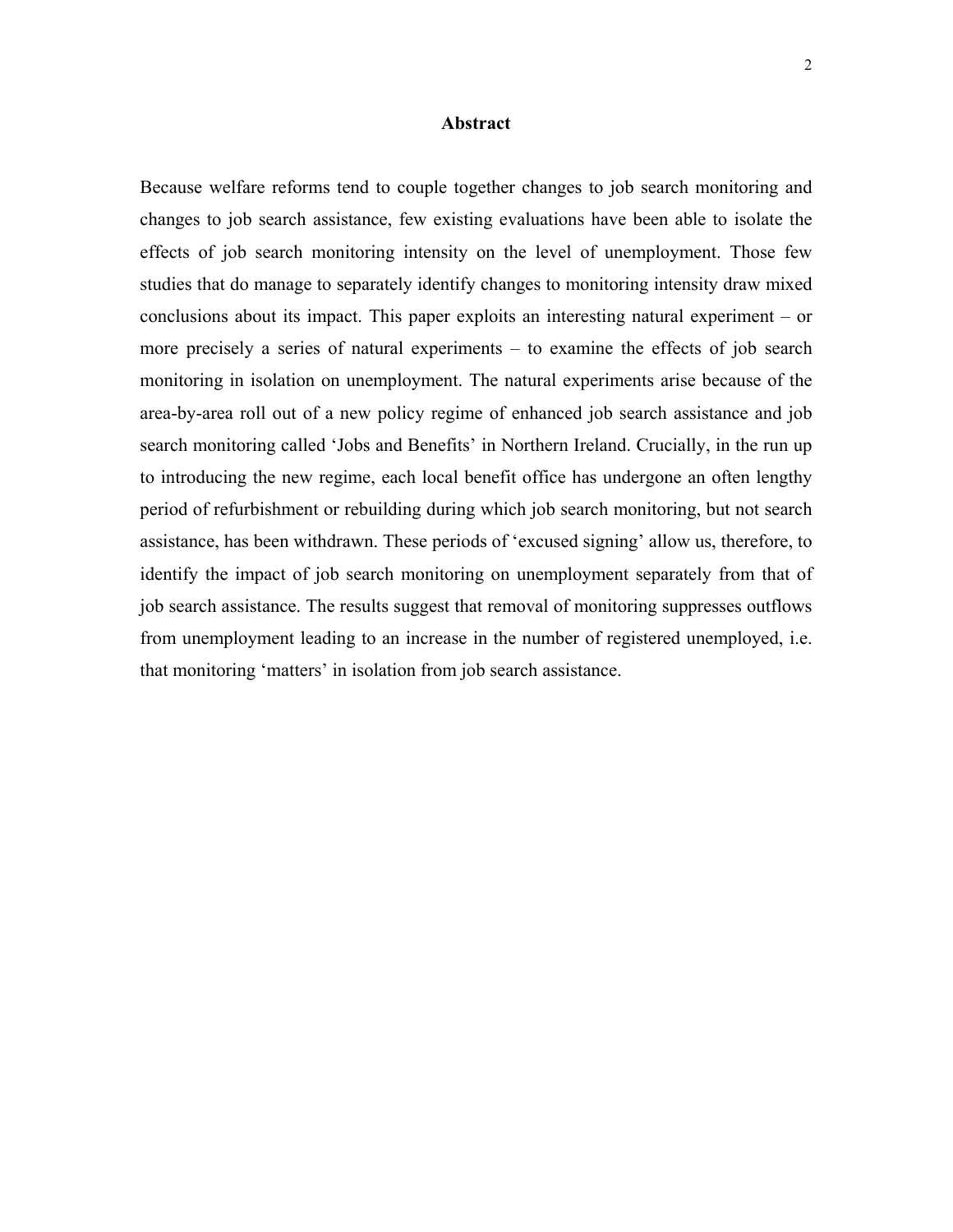#### **1. Introduction**

One of the problems with unemployment benefits – designed to offer temporary income support to those not in work and searching for jobs – is that they reduce the incentives to engage in job search. Policy makers in the US, UK and elsewhere have responded to this problem by introducing monitoring of the job search activities engaged in by the unemployed, backed up by the threat of benefit sanctions for those not deemed suitably active. If this is the 'stick', the accompanying 'carrot' – and they usually do go together in practice – is offering the unemployed assistance with job search. Search models suggest that such monitoring and/or assistance can increase the probability of leaving (claimant) unemployment (e.g. Fredriksson and Holmlund, 2005; Manning, 2005).<sup>1</sup> Such predictions are generally supported by empirical evidence, although most evidence relates to the impact of monitoring and search assistance taken *together* (e.g. for US reviews see Meyer, 1995; Blank, 2002; for the Netherlands see Gorter and Kalb, 1996). A related literature on benefit sanctions<sup>2</sup> generally finds duration-reducing effects of their imposition that increase in the size of the sanction (e.g. Lalive et al., 2002; van den Berg et al., 2004; Abbring et al., 2005). Although individuals tend to be more closely monitored after imposition of a sanction, however, the impact of this tougher monitoring is not separately identified from the impact of any associated additional job search assistance and the impact of the benefit sanction itself in this literature.

Empirical studies that explicitly seek to *separately* identify the impacts of job search assistance and job search monitoring are less common (see Blank, 2002). Also, where studies have looked for separate job search monitoring effects on unemployment duration they have found contrasting results. Ashenfelter et al. (1999) find no significant job search monitoring effects on unemployment duration in 4 US experiments and argue therefore that the relationships between monitoring/assistance and unemployment duration found by Meyer (1995) and others are driven by job search assistance only. In contrast, Anderson (2001) does find a significant monitoring impact on unemployment

l

 $1$  Manning (2005), however, shows that tougher monitoring may lead the unemployed to cease claiming benefits but still remain unemployed or, because of an induced reduction in search activity, inactive. 2

<sup>&</sup>lt;sup>2</sup> Usually – but not only – imposed as a result of insufficient job search (see e.g. Lalive et al., 2002).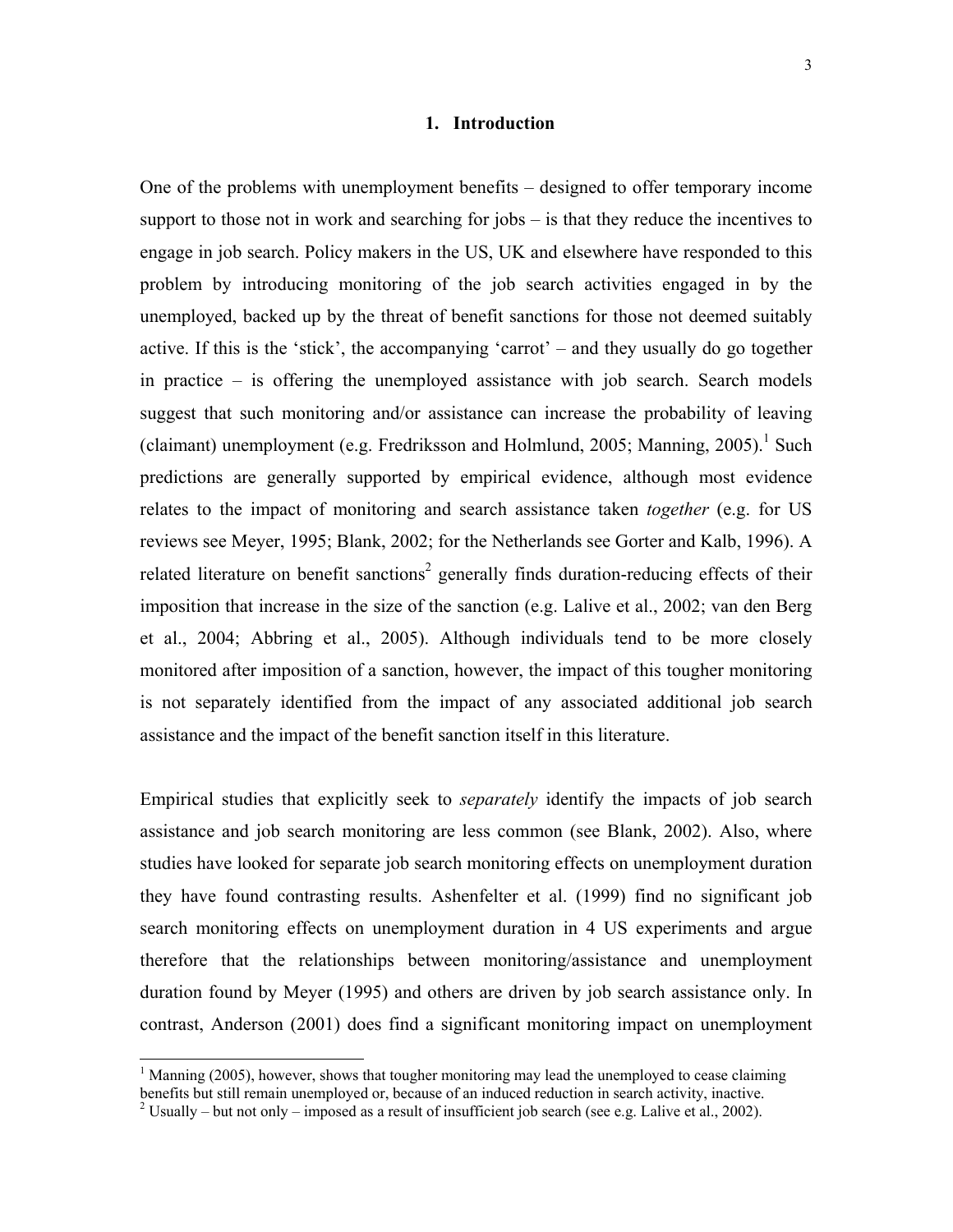duration in 3 alternative US experiments, with the most stringent monitoring regime reducing average claim duration by 10% compared to zero monitoring. She suggests that the Ashenfelter et al. (1999) experiments involved monitoring changes that were just too minor to pick up. In the sanctions literature, Lalive et al. (2002) find *ex ante* effects of benefit sanctions in Switzerland, i.e. that unemployment duration is shorter for nonsanctioned individuals in areas where there is a greater *threat* of sanctions being imposed than in others. They use the rate at which sanction warning letters are issued to proxy the variation in regime toughness<sup>3</sup>, but warn that this may be correlated with other differences between local public employment service regimes, e.g. in terms of the level of job search assistance provided. In other words, the degree to which the Lalive et al. (2002) estimates of *ex ante* sanction effects identify variations in monitoring toughness separately from other regime differences is not clear.

This paper exploits an interesting natural experiment – or more precisely a series of natural experiments – to examine the effects both of job search monitoring and job search assistance together, and more unusually the effects of *job search monitoring in isolation*, on unemployment stocks and flows. The natural experiments arise as a result of a new policy regime of enhanced job search assistance and job search monitoring called 'Jobs and Benefits' (J&B), which has been introduced on an area-by-area roll out basis across Northern Ireland (NI) since 1999. Comparing outcomes in areas that have introduced the new regime with outcomes in those areas yet to introduce it gives an estimate of the combined treatment effects of tougher monitoring and increased search assistance. More interestingly, in the run up to introducing the new regime, each benefit office has undergone an often lengthy period of refurbishment during which job search monitoring, but not job search assistance, has been withdrawn. Crucially therefore, these periods of 'excused signing' allow separate identification of the impact of job search monitoring on unemployment.

 $\overline{a}$ 

 $3$  They find a one standard deviation increase in warning rate leads to an average reduction in unemployment duration of 5 calendar days.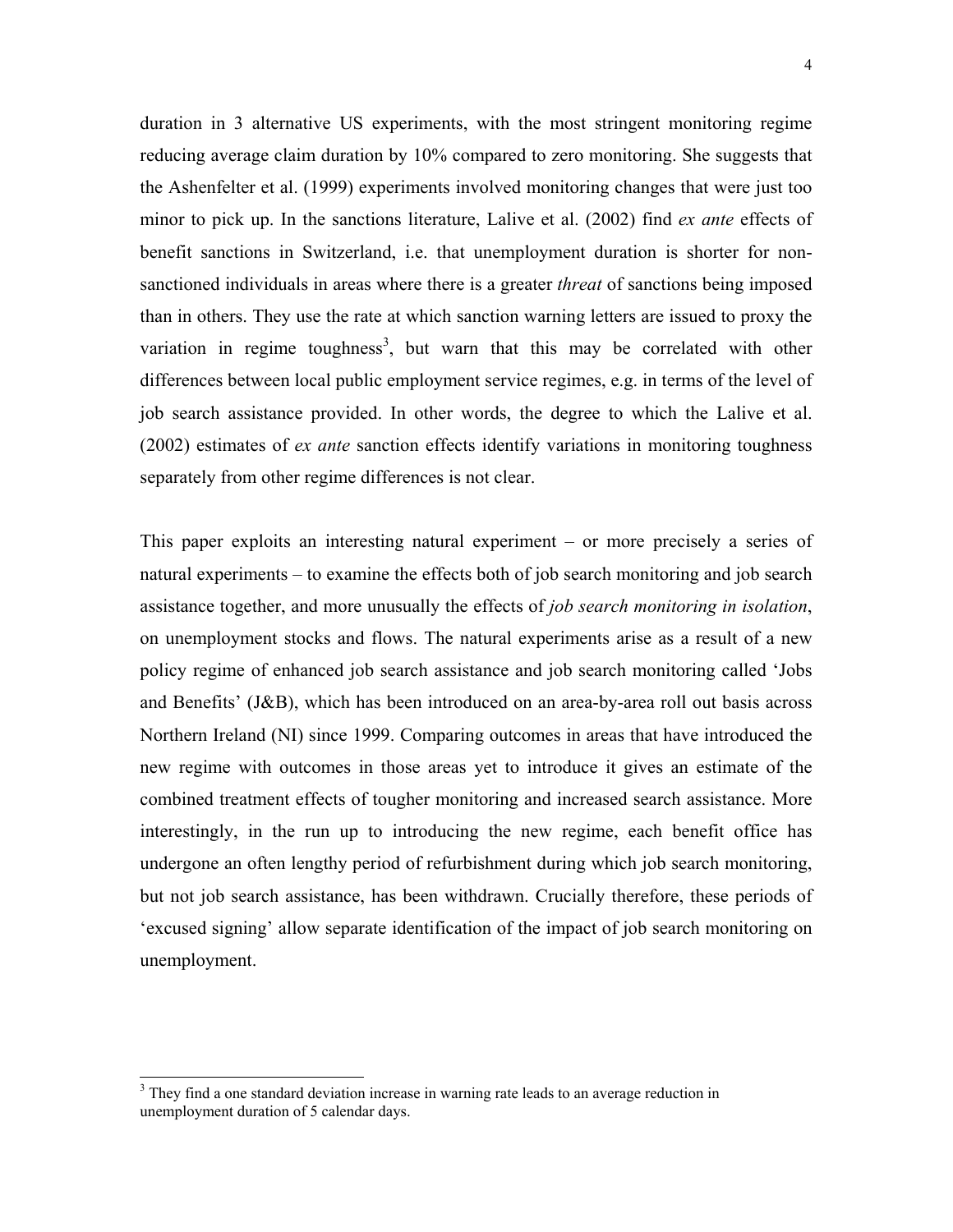The motivation and contribution of the paper is threefold. First, as discussed above, it is to isolate the impact of job search monitoring from that of job search assistance. The results show tougher job search monitoring increases outflows from unemployment and reduces the stock of unemployed, with effects of similar magnitude to those found by Anderson (2001). Second, it is to use (non-experimental) data from the UK to add to the existing international empirical literature examining the impact of tougher monitoring and job search assistance together on unemployment. The results here are consistent with this wider literature: stronger monitoring and search assistance together reduce unemployment. The third motivation is to draw out the policy implications of these findings for the J&B policy itself and for welfare reforms more generally.

The remainder of the paper is set out as follows. The following section provides more details on the J&B policy and excused signing periods which are the source of the natural experiments exploited in this paper. Section 3 presents a brief review of the policy context for J&B. Section 4 describes the data and presents simple unconditional difference-in-differences estimates of the treatment effects of excused signing and the new tougher J&B regime on the number of unemployed. Section 5 presents an econometric analysis of the treatment effects on unemployment flows and Section 6 concludes.

#### **2. Jobs and Benefits**

J&B is the name given to an ongoing programme of reforms of unemployment benefits (Jobseekers' Allowance, or JSA) and job search assistance services in NI, similar in many respects to the ONE reforms in Britain (see Section 3). The policy co-locates previously separate benefit delivery and job search assistance services in a single 'Jobs and Benefits Office' (JBO), with JSA claimants served in both respects by a single personal adviser. By combining benefits delivery and job search assistance services in a single location and with a single adviser, the purpose of the policy is to strengthen both the monitoring of job search and the quality of job search assistance offered to the unemployed. The policy aims to deliver stricter job search monitoring through tighter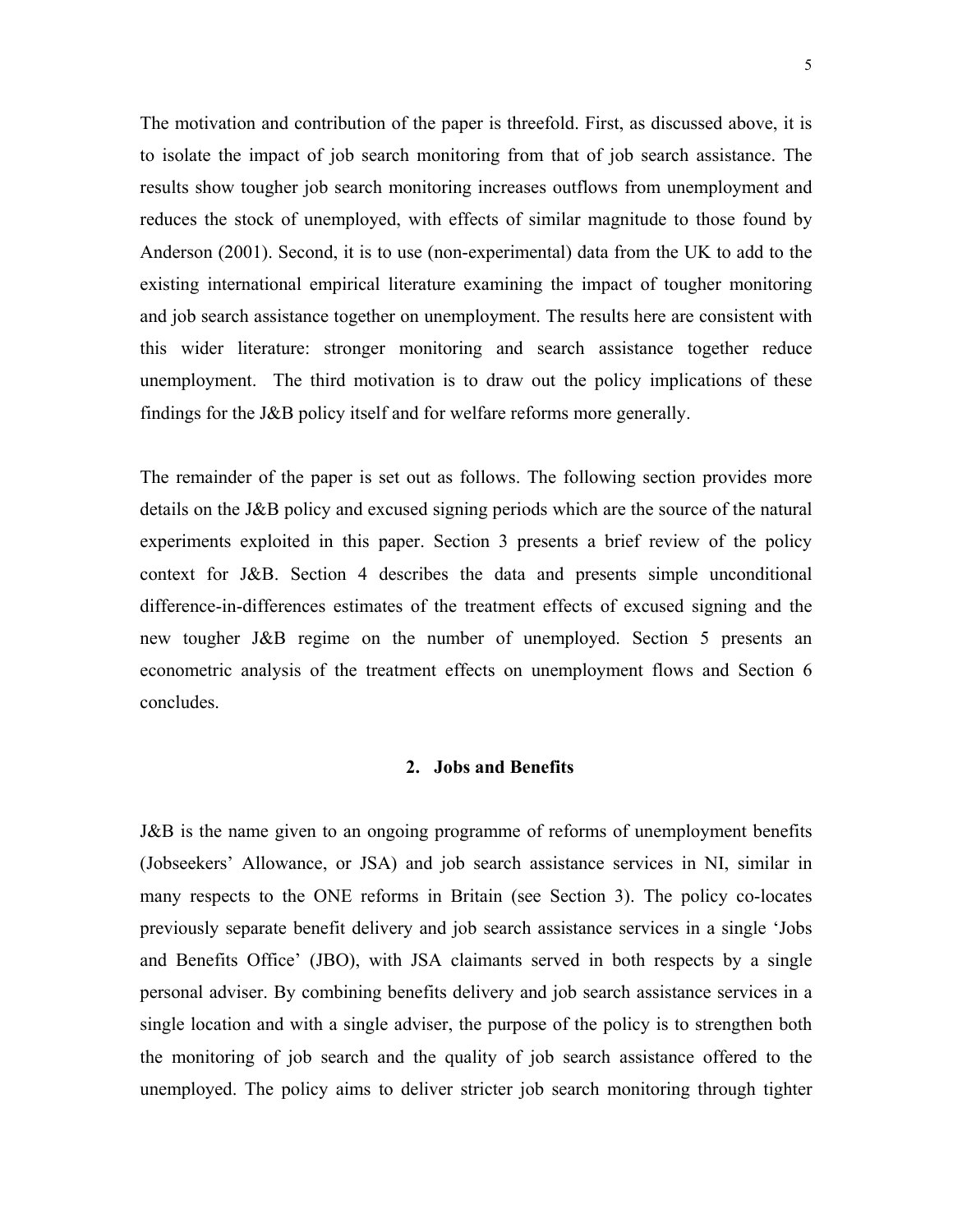enforcement of existing job search 'contracts' between the job seeker and the benefit adviser (these are called Jobseeker's Agreements and are discussed in Section 3). The effects of the policy on job search assistance are more ambiguous, but arguably the opportunity to repeatedly meet with a single adviser to discuss job search and to work together to overcome any particular barriers to employment the claimant might experience represents an increase in the amount and/or quality of job search assistance provided. Since existing job search assistance services continue to be offered, there is at the very least no reduction in job search assistance as a result of the policy.

For the purposes of benefits delivery and job search assistance services, NI is divided into 35 administrative areas, each served originally by a separate Social Security Office (benefits delivery) and a separate Job Centre (job search assistance). The policy has so far been implemented in 25 of these 35 areas, with each now served by a single JBO. This has been achieved by means of a staged roll-out of the policy, area by area, starting with two pilot JBOs in 1999. At the time of writing, the most recent area to introduce the policy (the 25<sup>th</sup>) was Coleraine in July 2005. The remaining 10 areas are not due to introduce the policy until 2007. These 10 remaining areas can therefore be used as controls in order to identify the treatment effect(s) using a simple difference-indifferences framework. Further, in the econometric analysis set out in Section 5 it is the staged roll-out of the policy that allows identification of the treatment effect(s) in a regression framework. The ordering of local areas in the roll out schedule is essentially random.<sup>4</sup>

Moving from a situation where a given area's job search assistance and benefit delivery services are delivered in two separate locations to one where they are delivered in a single location requires construction and/or refurbishment work of new or existing office buildings. In order for this to take place, and to a lesser extent in order to hire and train personal advisers for the new regime, normal fortnightly signing is suspended in the run up to implementation of the new policy, on average for a period of 8 months. This

 $\overline{\phantom{a}}$ 

<sup>&</sup>lt;sup>4</sup> It is weakly correlated only with the length of the excused signing period, i.e. in drawing up the roll out schedule policy makers appear to have had a slight tendency to put 'easier' offices earlier in the roll out.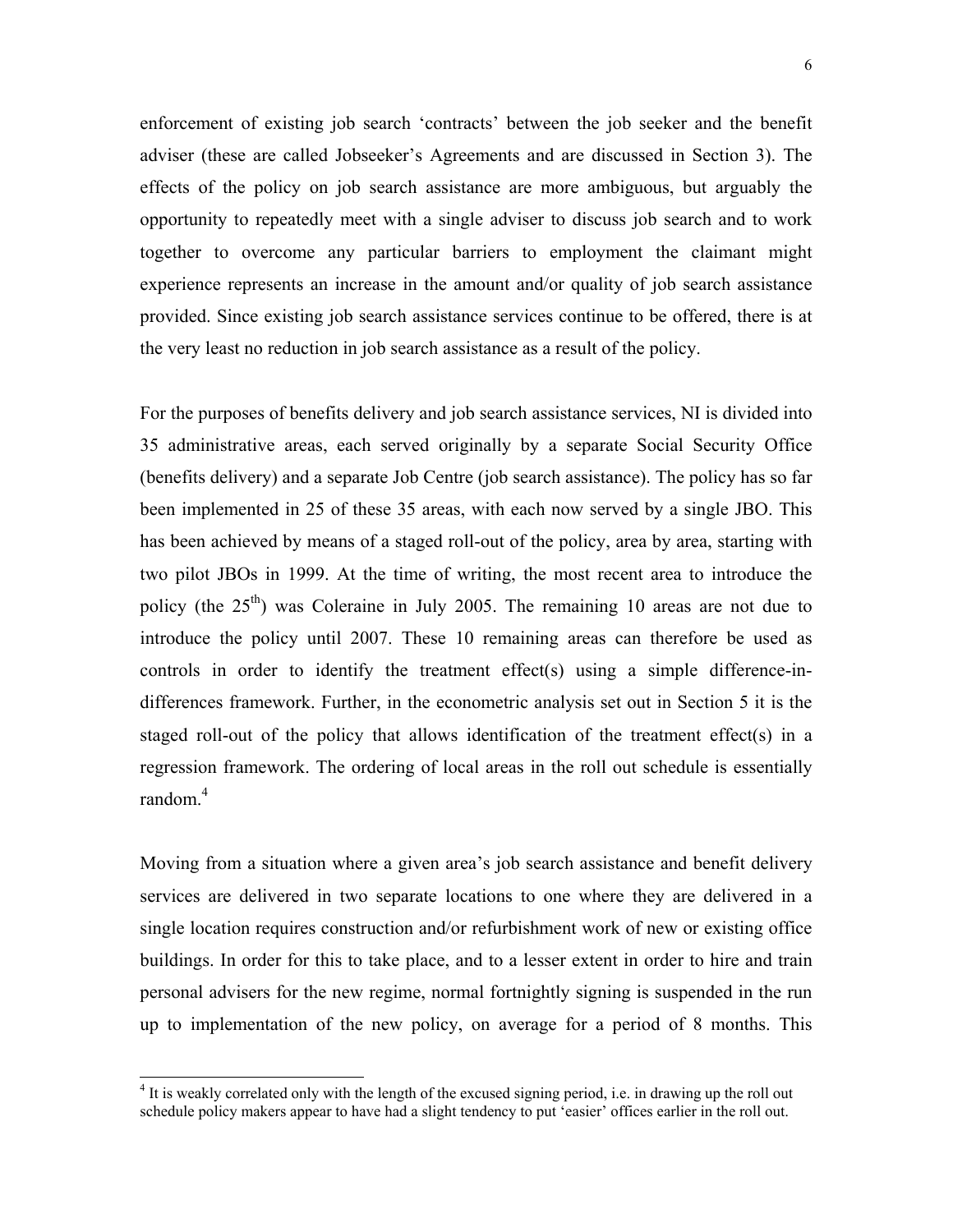fortnightly signing serves the purpose of job search *monitoring*, with JSA claimants required to attend the benefit office and show 'evidence' of search activity in order to receive their benefits, in addition to confirming their availability for work.<sup>5</sup> Although this no longer takes place during these periods, the full range of original job search *assistance* services continues to be offered – although on an entirely unmonitored basis – through Job Centres. These periods of excused signing are therefore periods in which job search monitoring is unambiguously lessened, and arguably zero, and in which job search assistance services are unaffected. It is these periods of excused signing, therefore, that allow identification of the monitoring intensity impact on unemployment.

#### **3. Policy Context**

Public job search assistance and benefit delivery services were originally co-located in the UK until their separation in 1974. Staff cuts followed in the deep recession of the early 1980s, with, for example, the dropping of the requirement to attend Job Centres in order to receive unemployment benefits. Since shortly after that time, beginning with Restart introduced in 1987, policy reforms have successively sought to strengthen the monitoring and assistance of job search (Van Reenen, 2003, provides a review). J&B is therefore the latest in a long line of reforms introduced in the UK over the last 20 years or so designed to strengthen the link between receipt of unemployment benefits and job search. One might argue – at least in terms of the co-location of job search assistance services and benefits administration – that the UK has now come full circle since 1974.

In 1987 the Restart programme introduced compulsory six-monthly job search interviews for the unemployed across the UK. Benefit sanctions could be (and in some cases were) applied for non attendance or non cooperation. Dolton and O'Neill (1996) evaluated the impact of Restart on hazard rates for outflows from unemployment by exploiting a rare randomly assigned control group (more typical of the US) that, although eligible, had not been invited to a Restart interview in order to enable unbiased estimation of the treatment

 $\overline{\phantom{a}}$ 

 $<sup>5</sup>$  Such evidence includes, for example, records of visits to the local Job Centre (to avail of job search</sup> assistance), copies of job applications submitted and records of interviews attended.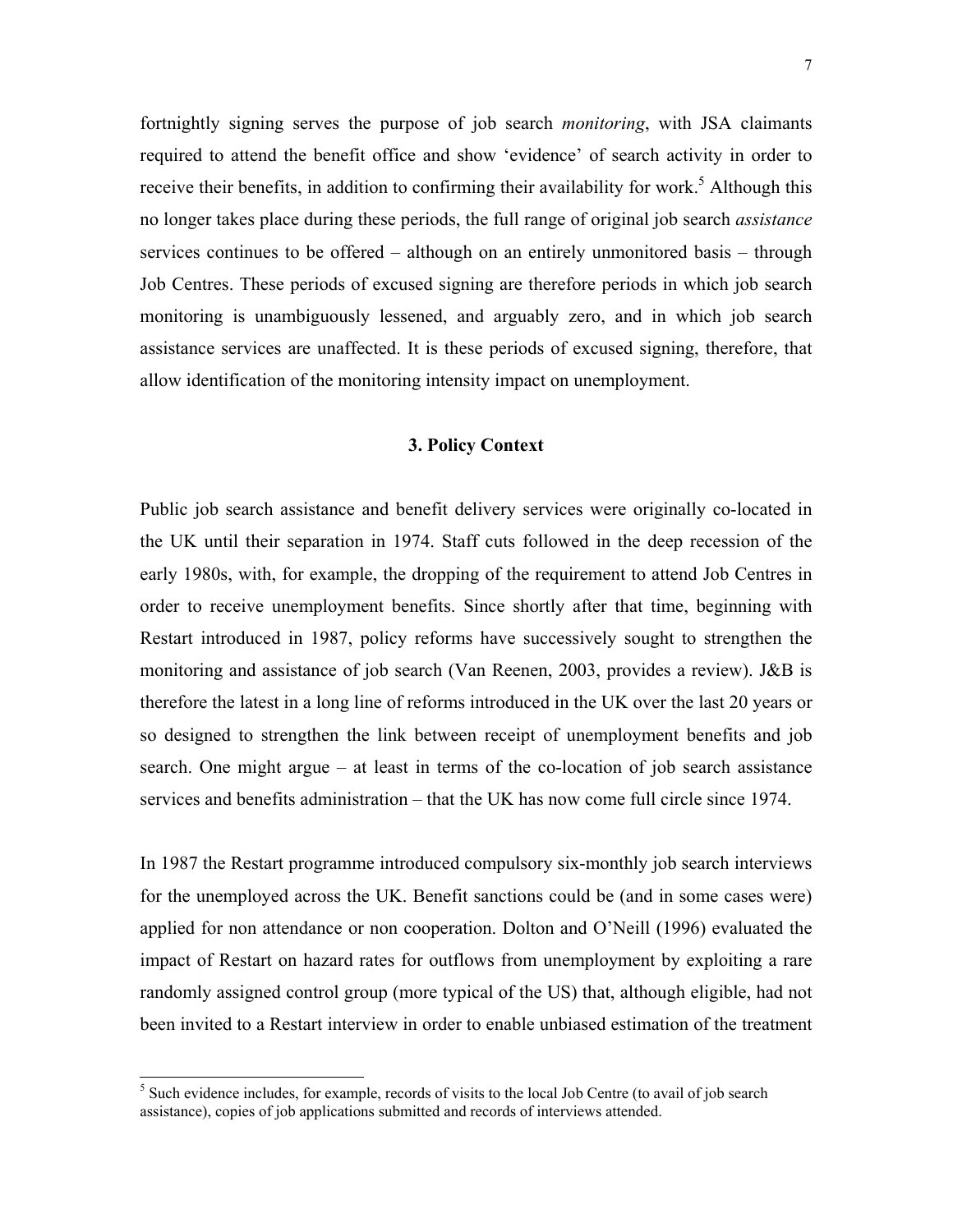effect. They found attendance at Restart interviews to significantly increase the hazard rates for outflows to employment, and from unemployment to an alternative state of 'not signing on'. Their results can be interpreted as UK evidence – consistent with US evidence reviewed in Meyer (1995) – of the joint impact of enhanced job search monitoring and assistance.

In 1996 the introduction of the JSA brought major reform to the rules governing receipt of unemployment benefits. Claimants were required and assisted to draw up a Jobseeker's Agreement (JSAg) on becoming unemployed that committed them to a programme of job search. This semi-contractual approach was enforced through fortnightly signing requiring unemployed individuals to provide evidence of job search activity in line with their JSAgs, e.g. attendance at the local Job Centre. Benefit sanctions were possible (and imposed in some cases) for those that did not provide evidence of sufficient job search. So the introduction of JSA can also be thought of as boosting both search monitoring and assistance. Given its simultaneous introduction across all parts of the UK for all those eligible, the evaluation of the introduction of JSA adopted a simple before and after approach, based, amongst other things, on a large scale client survey (see Rayner et al., 2000). This evaluation found that the introduction of JSA led to increased job search activity on the part of claimants and a large increase in outflows from unemployment in the first year of operation, with little change in the apparent outflow destinations of claimants. Thereafter effects on outflows were small, suggesting that the main impact of the introduction of JSA may have been one-off unemployment stock clearing. Manning (2005) questions these conclusions, using Labour Force Survey data to argue first that no such job search impact took place (after 'weeding out' claimants with low levels of search the remaining claimants will of course display a higher average level of search), and second that those leaving claimant unemployment as a result of the policy were moving not into employment but into non-claimant unemployment or inactivity.

In 1998 a number of active labour market programmes, of which the biggest was the New Deal for Young People (NDYP), were introduced across the UK. All young people aged 18-24 that had been claiming JSA for 6 months were required to attend a programme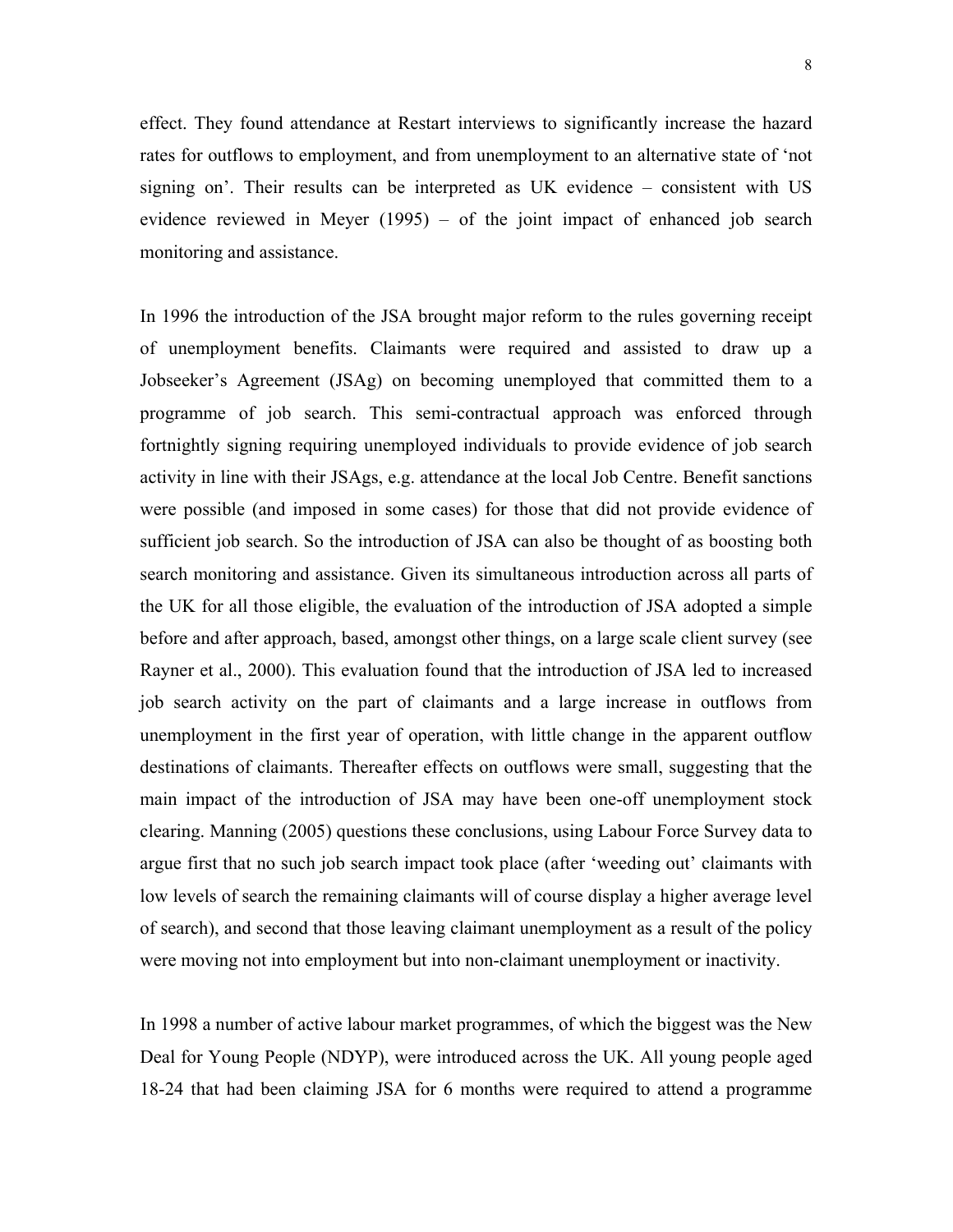consisting of up to 4 months of one-to-one advice and assistance with job search, followed, for those still unemployed, by compulsory placements in, for example, subsidised employment or education and training. A similar approach was adopted for over 25s, but with eligibility after 18 months rather than 6 months of unemployment. Again benefit sanctions were threatened (and again imposed in some cases) for noncompliance, so the New Deals can be thought of as further UK examples of regimes of increased search monitoring and enhanced assistance. Evaluations have taken various forms, but perhaps the most informative have been those of the NDYP using older age groups as controls (see e.g. Blundell et al., 2001; Riley and Young, 2001a, b; McVicar and Podivinsky, 2003). These evaluations suggested a positive effect of participation on the hazard rate for outflows from unemployment and specifically on outflows from unemployment to employment. A large outflow effect to education and training was also found.

Although J&B is unique to NI, a related policy has been introduced across Britain under the labels 'ONE' and more recently 'Jobcentre Plus'. Like J&B in NI, these reforms, similarly rolling out since pilots in 1999, integrate British job search and benefits services. Again there are benefit sanctions for those not attending regular in depth meetings with their adviser. Evaluation of ONE in GB has taken advantage of 12 pilot areas where the policy was introduced in 1999 in order to identify its treatment effects. There are three important differences between these ONE pilots, however, and the J&B reforms in NI. First, ONE only applied to *new* claimants, so the existing stock of unemployed continued to be served by the old regime of job search monitoring and job search assistance. Second, the ONE pilots predated significant refurbishment work of the kind that led to extended periods of excused signing in NI. Third, ONE also applied, albeit on a voluntary basis initially, to benefit claimants on benefits other than JSA. These design differences mean that evaluations of the ONE pilots can neither identify search monitoring effects in isolation – the primary motivation for this paper – nor the effects of monitoring and assistance together on the *existing* unemployed (the group that appeared to be most affected by the earlier JSA reforms of 1996).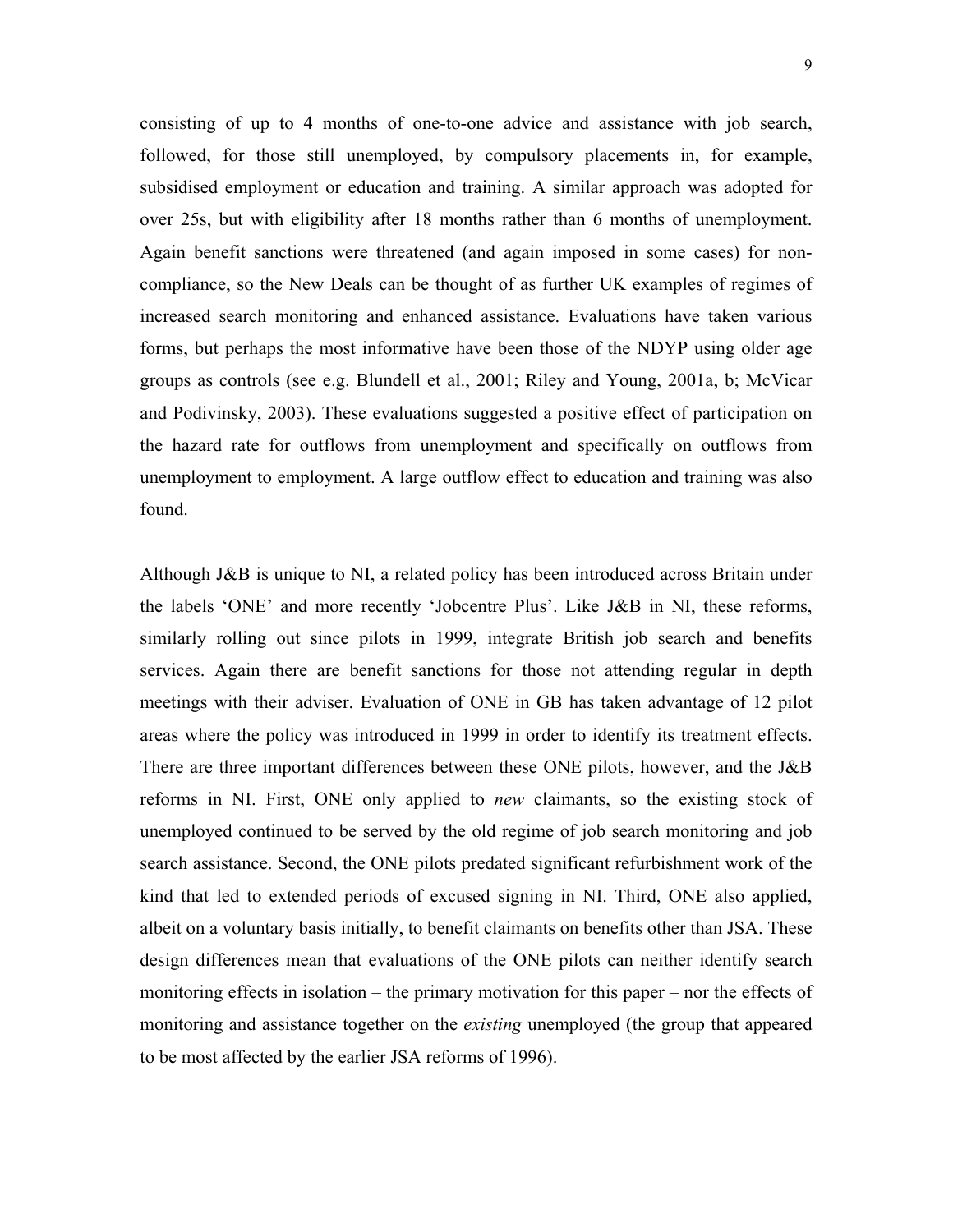Evidence from JSA client surveys in pilot areas compared to other areas suggested that meetings with personal advisers – carried out in Britain in addition to usual fortnightly signing – had not taken place as often as intended (every 3 months following an initial meeting for new claims), and perhaps partly as a result of this, that there was no statistically significant effect on outflows from unemployment for new JSA claimants (see Green et al., 2003). Evaluation based on administrative benefit records data supports this conclusion of no statistically significant ONE effect on outflows from JSA for new claimants (see Kirby and Riley, 2003). Kirby and Riley (2003) do find some evidence, however, of a temporary *negative* impact of ONE on outflow probabilities for new JSA claimants during the period that the ONE regime was extended from being voluntary to compulsory for claimants of benefits other than JSA. They speculate that this might show a temporary displacement of adviser time and/or job vacancies from JSA to other benefit claimants. Section 4 returns to this point in the context of the NI reforms.

In NI early evaluation of J&B pilots (two local areas – Dungannon and Lisburn – introduced J&B in March 1999 to act as pilots) was much more positive. A simple unconditional difference-in-differences analysis summarised in Deloitte and Touche (1999), selecting broadly similar non-pilot local areas to act as controls, estimated that the introduction of J&B in the pilot areas reduced unemployment levels by around 15%. Most of this fall took place in the first 3 months following the introduction of the policy, and was not subsequently reversed (although the evaluation took place within 6 months of the implementation of the new regime). There was no analysis of the effects of excused signing in the pilot study. Nevertheless, in contrast to the pilot evaluations of ONE in GB – restricted to new claimants – the pilot evaluation in NI suggested that  $J\&B$ applied to all JSA claimants might turn out to have a significant stock clearing effect. The following two sections explore whether this early promise was fulfilled over the next 6 years of the policy roll-out.

#### **4. Unconditional Difference-in-Differences Estimates**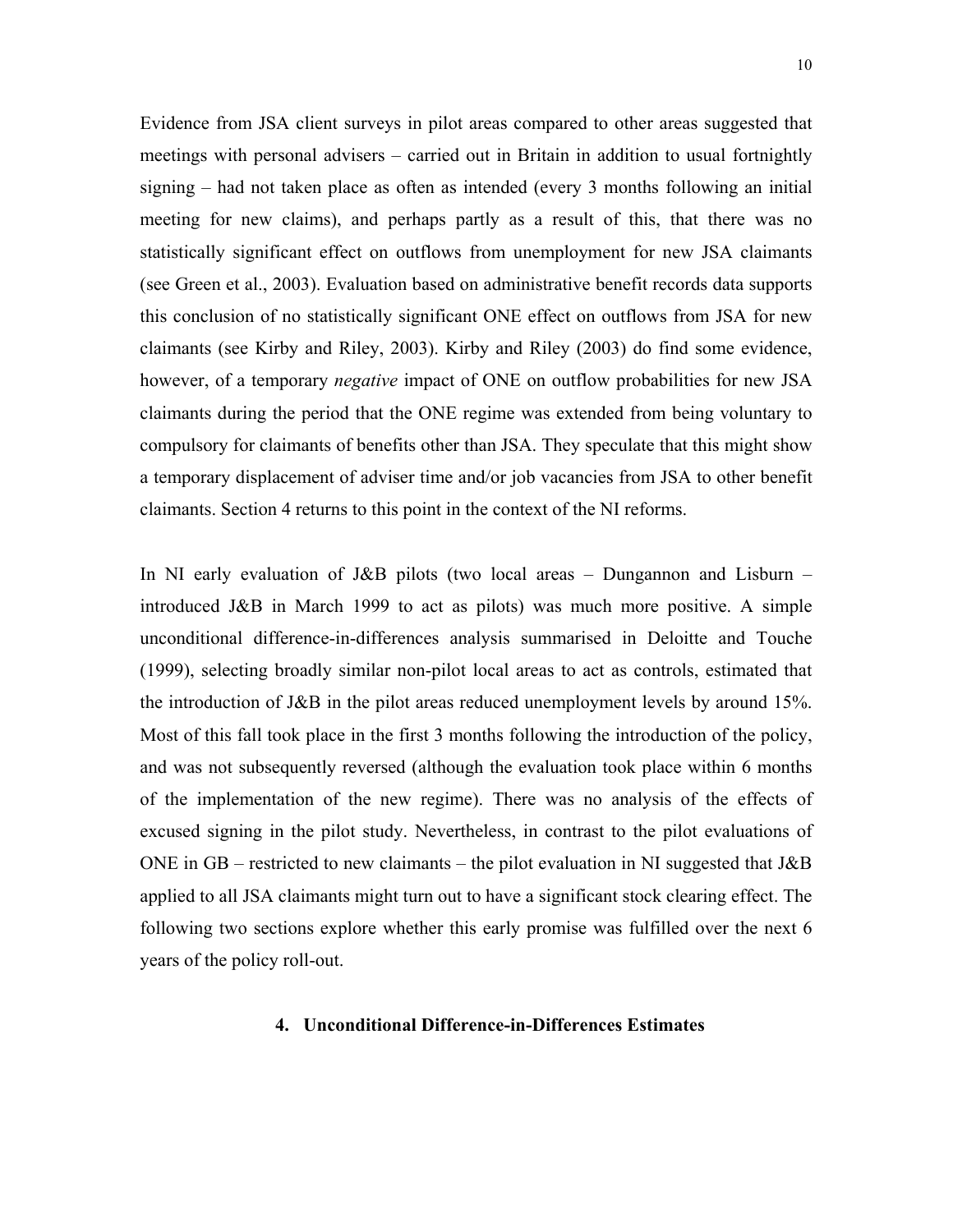Monthly administrative data are available on unemployment stocks and flows from September 1997 until December 2005 for all 35 JBO areas of NI, i.e. a panel of 3500 monthly JBO level observations. Over this period aggregate registered unemployment in NI has been falling rapidly, from over 60,000 to under 30,000. All parts of NI have seen unemployment fall over this period and it is against this background that J&B has been rolling out. Table 1 lists excused signing (i.e. the period of zero job search monitoring) and J&B implementation ('go-live') dates for the 25 JBO areas that have so far introduced J&B. In all but one case – Londonderry/Foyle, where there is a concurrent phasing out of excused signing and phasing in of the new J&B regime – excused signing runs from the date specified until the J&B implementation date when the new regime is introduced for all claimants simultaneously. J&B implementation dates and dates for the start of excused signing are assigned to the nearest start of month.

<Table 1 around here>

A first pass at estimating the treatment effects of excused signing and J&B can be made by comparing changes in unemployment stocks in those areas where the policy has been introduced with those areas – the 10 remaining areas operating the old system – where it is yet to be introduced, i.e. a simple unconditional difference-in-differences estimator. Table 2 presents the estimated impacts on unemployment stocks of the excused signing periods in each of the 25 JBO areas compared to the 10 control areas. On average these excused signing periods lasted 8 months, although they ranged from 1 to 23 months. Our expectation, because of lack of search monitoring, is that where JSA claimants are excused from fortnightly signing they will be less likely to exit unemployment and therefore that the unemployment stock will increase relative to the controls. The evidence in Table 2 is consistent with this, with an average increase in unemployment of 6% in the zero monitoring JBOs compared to an average fall of 3% in the controls, i.e. a differencein-differences of +9%. So, subject to the usual caveats about such estimates (e.g. see Card and Krueger, 1995), a first approximation of the impact of moving from the old monitoring regime to zero monitoring during excused signing is that it leads to a 9%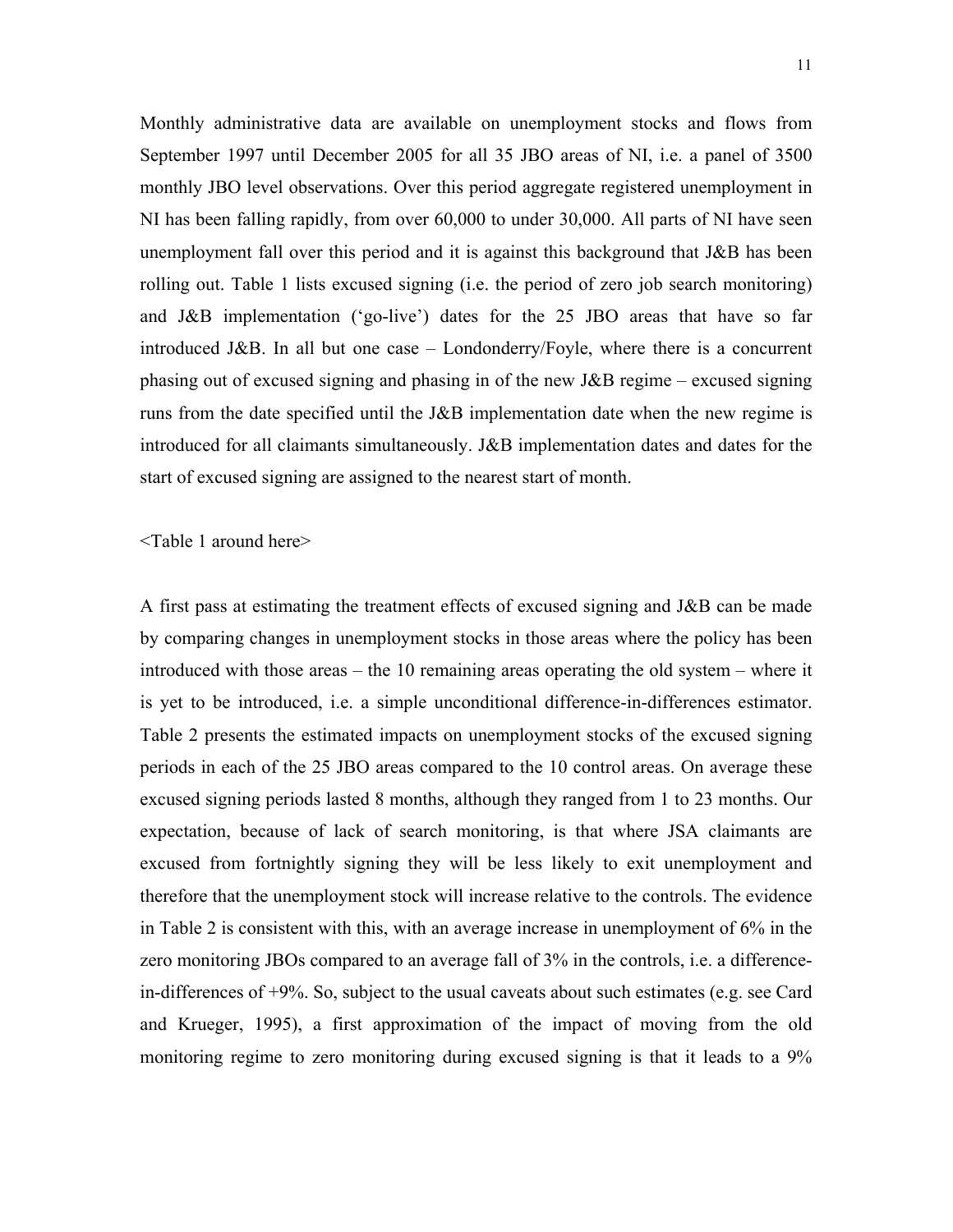increase in the stock of unemployed. Notice this is similar in magnitude to Anderson's (2001) estimates of monitoring impacts on unemployment.

#### <Table 2 around here>

At individual JBO level these difference-in-differences estimators range from -5% to  $+27\%$ <sup>6</sup> Part of this variation can be explained by variation in the length of the excused signing period<sup>7</sup>, but there also appear to be area specific factors, e.g. in the labour market, in the nature of the unemployed, or in the way excused signing is implemented on the ground, that drive variation in these difference-in-differences estimates of treatment effects. The implication is that conclusions based on these types of estimates from a single area (e.g. a pilot) or a small number of areas, if such area specific factors are not properly accounted for, may not themselves generalise well.

Table 3 presents similar difference-in-differences estimates of the impact of the new J&B regime itself. The average change in unemployment stock between the month prior to the introduction of J&B and the latest point of observation (December 2005) for the JBOs operating J&B is -36%. The average change over the same periods in the control areas is  $-16\%$ . So a first approximation of the treatment effect of J&B – the introduction of tougher monitoring and enhanced job search assistance – is that it leads to a 20% reduction in unemployment. Of course in order to get the 20% fall (the good) you have to first experience the 9% rise (the bad), so the impact of the *overall* policy package is to reduce unemployment by an average of 13% (see Table 4). Again there is a considerable range of difference-in-differences estimates at individual JBO level, which is not obviously related to variation in the length of time that the new regime has been operating.<sup>8</sup>

 $\overline{a}$ 

<sup>&</sup>lt;sup>6</sup> Not counting Shaftesbury Square.

<sup>&</sup>lt;sup>7</sup> The duration of excused signing is positively correlated with the impact on unemployment ( $p=43$ ), i.e. the longer the period of excused signing, the bigger the impact. Fitting a non-linear trend line to a scatter of JBO excused signing periods and their impacts on unemployment suggests the (cumulative) impact of excused signing grows with the duration of excused signing but at a decreasing rate.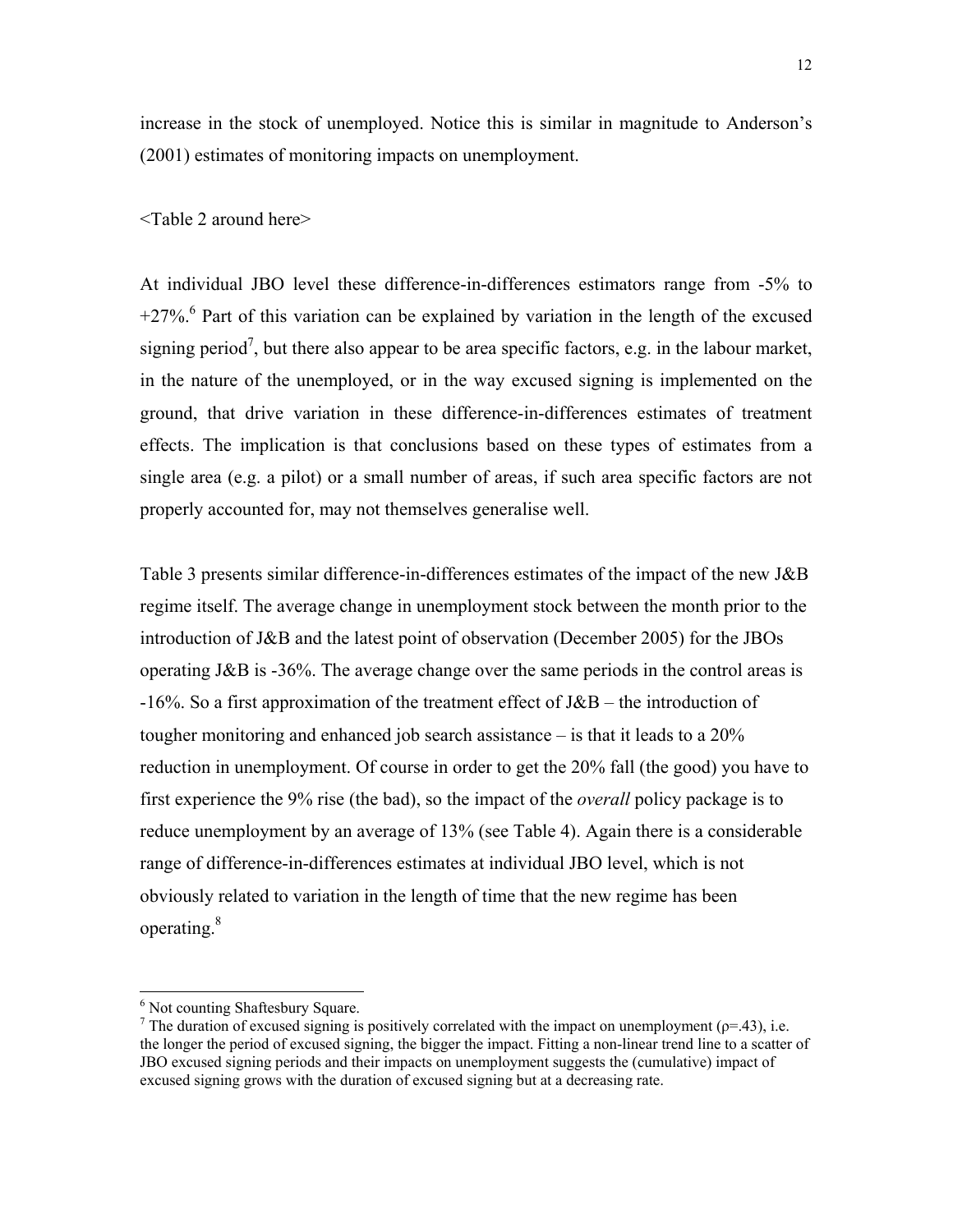#### <Table 3 around here>

#### <Table 4 around here>

The average sizes of these policy impacts – month by month – are shown by Figure 1. $\degree$ As suggested by the pilot evaluation (Deloitte and Touche, 1999), most of the impact of J&B on unemployment occurs in the first 6-9 months following its introduction. There is little sign of this being reversed, at least during the first 30 months of the new regime.

<Figure 1 around here>

In Britain (i.e. the UK excluding NI) the ONE/Jobcentre Plus reforms cover not only JSA claimants but also claimants of other benefits, e.g. Incapacity Benefits (for those not working on grounds of long term sickness or disability) and Income Support (means tested benefits for those not working but with insufficient work history to be eligible for JSA). At the same time as the new regime for JSA claimants is introduced in an area, so too is enhanced job search assistance – with a compulsory element – for claimants of these other benefits. In NI this regime change for other benefit claimants is known has Enhanced Jobs and Benefits (EJ&B). The difference is that EJ&B only began to be introduced – again according to a staged roll-out across areas – in 2003, i.e. long after the first 10 JBOs had begun to operate J&B for JSA claimants. From then on, however, J&B and EJ&B have rolled-out simultaneously, just as in Britain. Kirby and Riley (2003) speculate that extending such services to non-JSA claimants in Britain may have been detrimental to JSA claimants because, in practice, staff time was diverted away from JSA claimants themselves and also from relationships with client firms that are the source of notified vacancies, to other benefit claimants. Added to this is the possibility of vacancy displacement if other benefit claimants compete more effectively with JSA claimants for

 <sup>8</sup> <sup>8</sup> Both linear and non-linear trend lines on a scatter of J&B impacts and duration of operation are poorly determined.

 $9$  Figure 1 assumes an average length excused signing period (8 months) and the average period of time for which the new HJ&B regime has been in operation (31 months).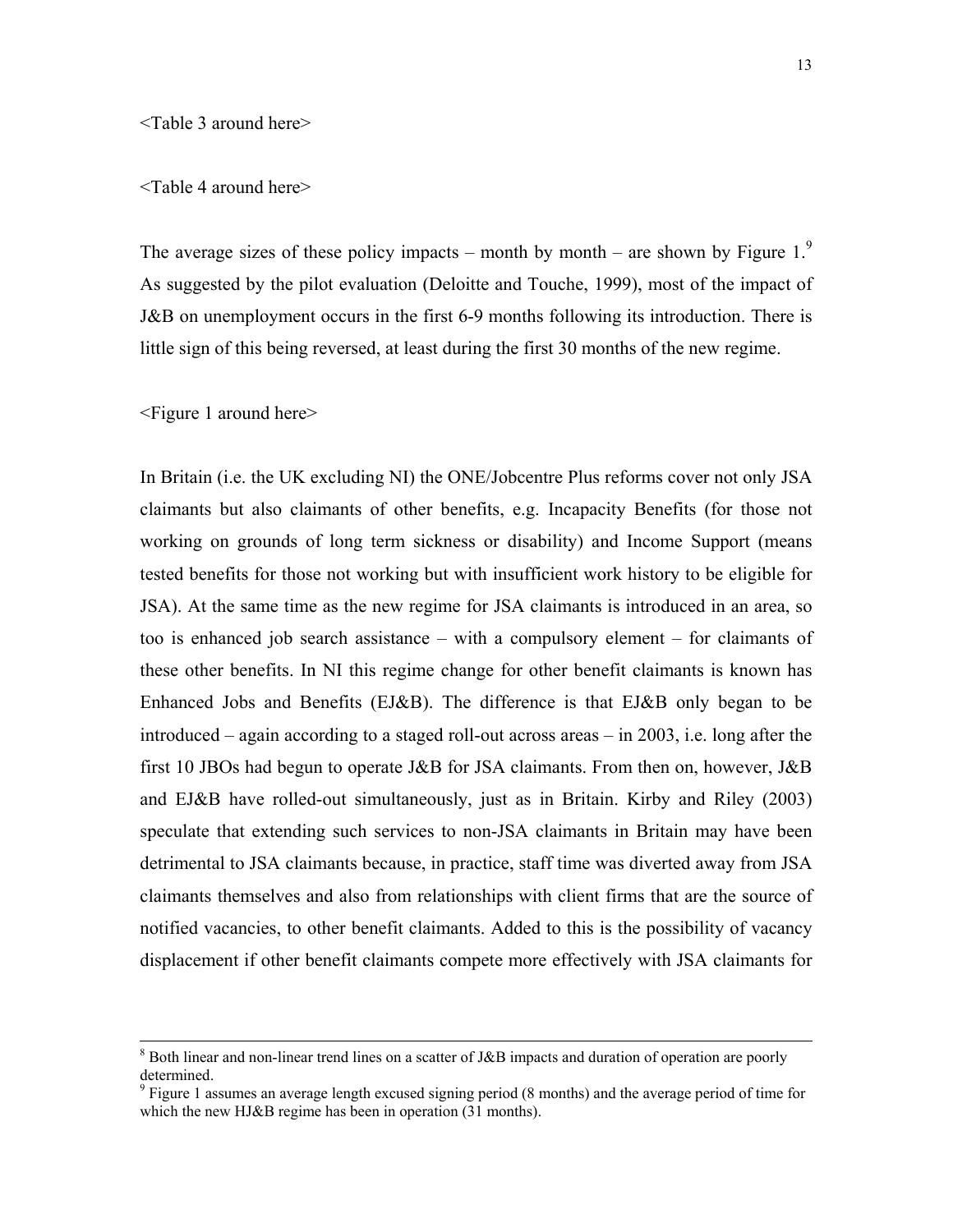a limited number of vacancies and there are decreasing returns to scale in the matching function.

The timing of the NI roll-outs of J&B and EJ&B provide an opportunity to test Kirby and Riley's suggestion by comparing estimated average treatment effects for the first 10 JBOs to introduce the policy (separately from EJ&B) to those subsequently introducing J&B (together with EJ&B). The post-treatment period is restricted to six months in each case in order to account for different operating durations. For the first 10 JBOs the average difference-in-differences estimator of the treatment effect of J&B (including excused signing) is -15%. For the next 15 JBOs it is -9%. So, this evidence is consistent with Kirby and Riley's (2003) suggestion. In other words, perhaps because of staff time and/or vacancy displacement, it does appear that J&B introduced separately has a *bigger* impact on JSA claimants than J&B that is introduced as part of a wider benefits reform package.

### **5. Treatment Effects in an Aggregate Matching Function and a Combined Flows Model**

Initial indications of the sign and size of the treatment effects of both excused signing (zero monitoring) and the new J&B regime (tougher monitoring and enhanced assistance) on the number of unemployed are given by the simple unconditional difference-indifferences estimates set out in the previous section. These difference-in-differences estimates show that the move from standard levels of search monitoring to zero monitoring leads to an increase in unemployment of 9% on average, and that the move from the zero monitoring to the new regime of tougher monitoring and enhanced search assistance leads to a fall in unemployment of 20% on average. The combined impact of these treatments is an average fall of 13% in unemployment. This section examines these treatment effects in more detail through simple econometric analysis of the unemployment *flows* that together drive the unemployment stock.

Our primary interest  $-$  given a search framework  $-$  is in estimating the treatment effects of excused signing and J&B on monthly *outflows* from unemployment. A simple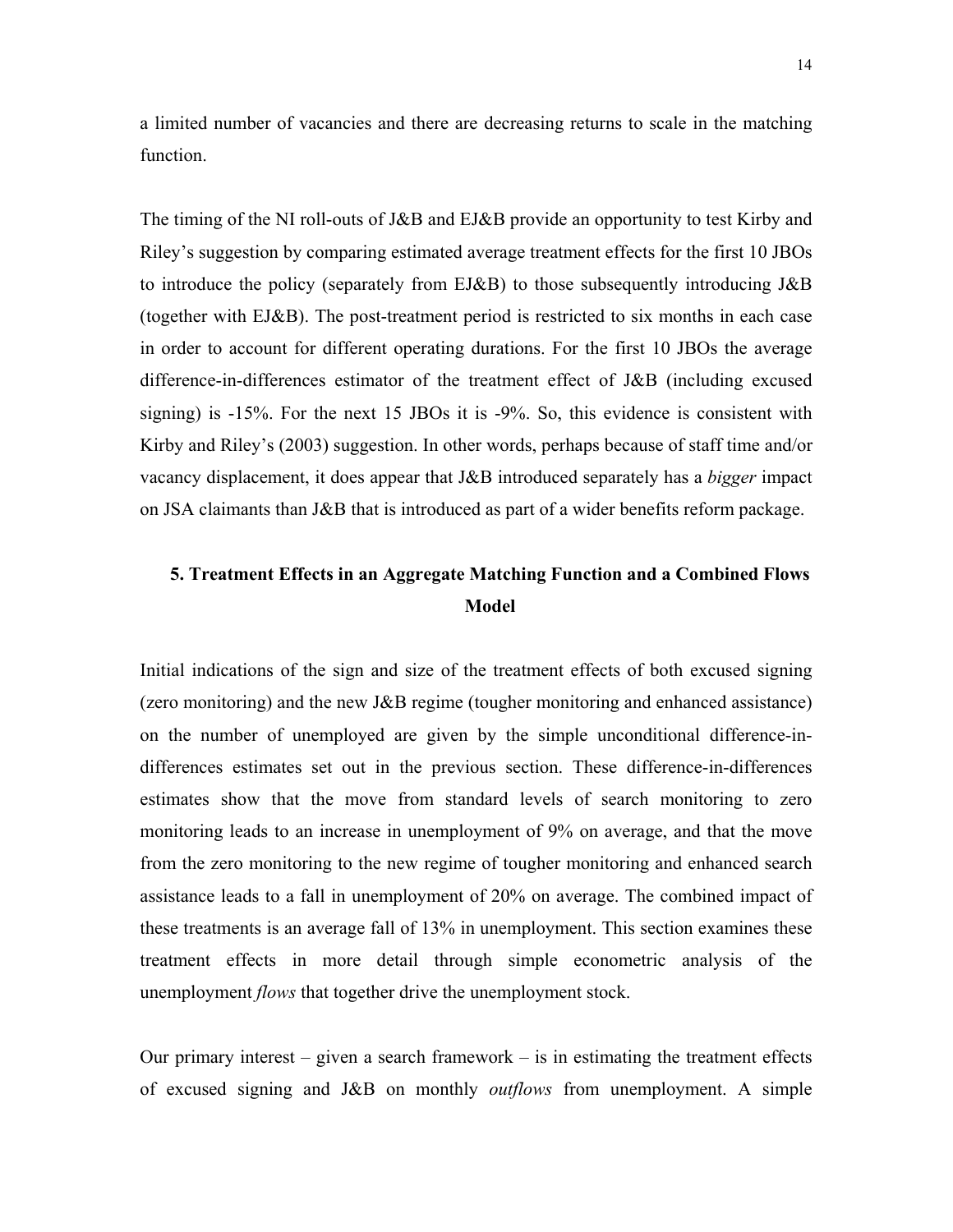difference-in-differences estimator of the impact of J&B on the number of outflows, comparing the year before excused signing to the year following implementation of the new J&B regime, is that they are increased by an average of 11%. Figure 2, however, shows that such summary estimates of treatment effects may not be particularly informative given the time pattern – most of the impact of  $J\&B$  on outflows takes place in the first 6 months of operation and the impact of excused signing on outflows is larger in the early part of excused signing periods – of the impacts.

An alternative empirical approach is to estimate average treatment effects in the context of an aggregate matching function (see Petrongolo and Pissarides (2001) for a recent review of the empirical matching literature). Each month in each JBO a number of unemployed job seekers will match with local job vacancies and move into employment, with the number of matches increasing with the number of unemployed and the number of vacancies. Vacancy stock data (for notified vacancies only), which is the usual measure of vacancies applied in the random matching literature, are only available for NI from April 1999. Data on the flow of new (notified) vacancies, however, are available for the entire study period. On the basis that most notified vacancies are either filled within a month or remain unfilled the matching function outlined below is estimated on these vacancy flow data as if they referred to stocks.<sup>10</sup> The measure of the number of matches used is simply the number of outflows from unemployment.<sup>11</sup>

Equation (1) gives the resulting aggregate matching function:

 $\overline{\phantom{a}}$ 

(1) 
$$
M_{it} = m(U_{it-1}, V_{it}, J \& B_{it}, ES_{it}, EJ \& B_{it}, \mu_i, \tau_t)
$$

<sup>11</sup> This is something of a simplification, since not all outflows from JSA are to employment. In fact, around 50% of exits are recorded as being to employment and around 50% of the remainder are thought to be to employment, although not recorded as such. This inaccuracy in the recording of destinations of unemployment leavers makes more specific measures of the number of matches, at least those that are available for NI over this period, unreliable.

<sup>&</sup>lt;sup>10</sup> Coles and Petrongolo (2003) note that 30% of UK notified vacancies are filled on the first day. The matching function is also estimated on the vacancy stock data for the shorter period, with little difference in results.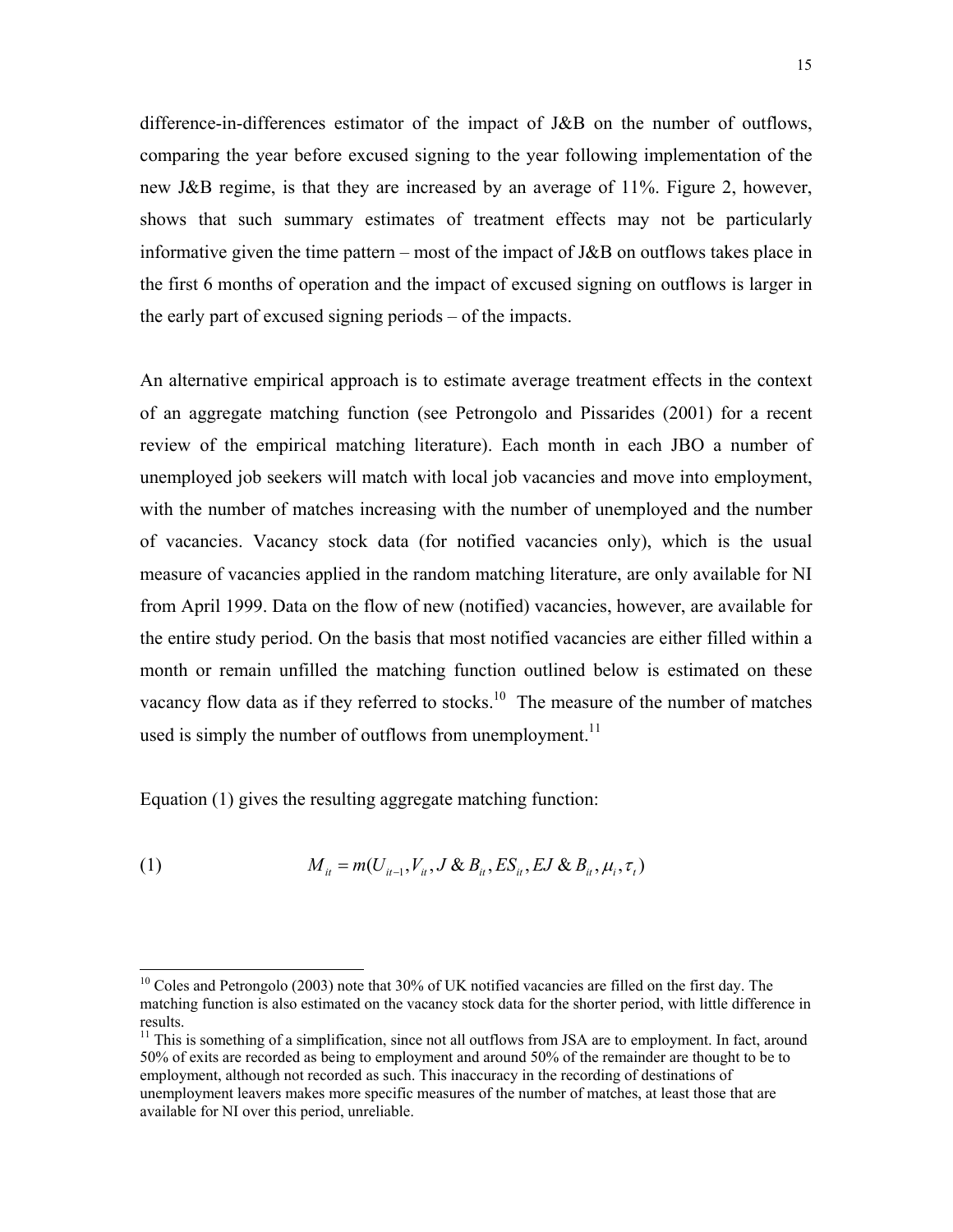where  $M_{it}$  is the number of matches in area i in month t, which depends on the stock of unemployed job seekers at the start of the month  $(U_{i-1})$ , the number of vacancies  $(V_{i})$ , policy dummies for J&B, excused signing (ES) and EJ&B, and JBO and time fixed effects, according to functional form *m* . The functional form is assumed to be log linear, as is the case in much of the matching literature. Such aggregate matching functions have been estimated on panel data before (e.g. Anderson and Burgess, 2000; and again see Petrongolo and Pissarides, 2001). What is different here – apart from new data – is that the focus is not on the parameters of the matching function *per se* but on the estimated treatment effects of job search monitoring and assistance captured by the J&B and excused signing dummies.

The indication from Figure 1 is that the impact of both excused signing and of J&B may be stronger in the early months than in subsequent months. In order to investigate this further, excused signing and J&B dummies are specified separately for each month of excused signing and each month of operation of J&B. Single dummies are specified for all months of excused signing beyond the  $8<sup>th</sup>$  month and all months of J&B beyond the 24<sup>th</sup> month. These month-specific policy dummies are identified, despite the presence of time fixed effects, because of the area by area nature of the policy roll-out.

Equation (1) is estimated, assuming fixed effects, jointly for both genders across all age groups. Results are presented in Table 5.12 Estimated time and group fixed effects are omitted for presentational purposes.

<Table 5 around here>

 $\overline{\phantom{a}}$ 

 $12$  A Hausman test suggests that Equation (1) could also be estimated as a random effects model. These results are not reported, however, given that there is little difference in the estimated policy impacts of either excused signing, J&B or EJ&B, or in overall fit, between the two specifications. Testing suggests further that estimates may be inefficient because of groupwise heteroskedasticity, cross sectional correlation and serial correlation of residuals (e.g. see Greene, 1993). Inference is largely unaffected by ignoring these properties in the estimates presented in Table 5, however, since all policy dummies are significant in any case. Nevertheless, for completeness Equation (1) estimated by Feasible Generalised Least Squares specifying groupwise heteroskedasticity, cross-sectional correlation and common AR(1) autocorrelation. The results of this exercise display very similar policy impacts, although standard errors are marginally lower as might be expected.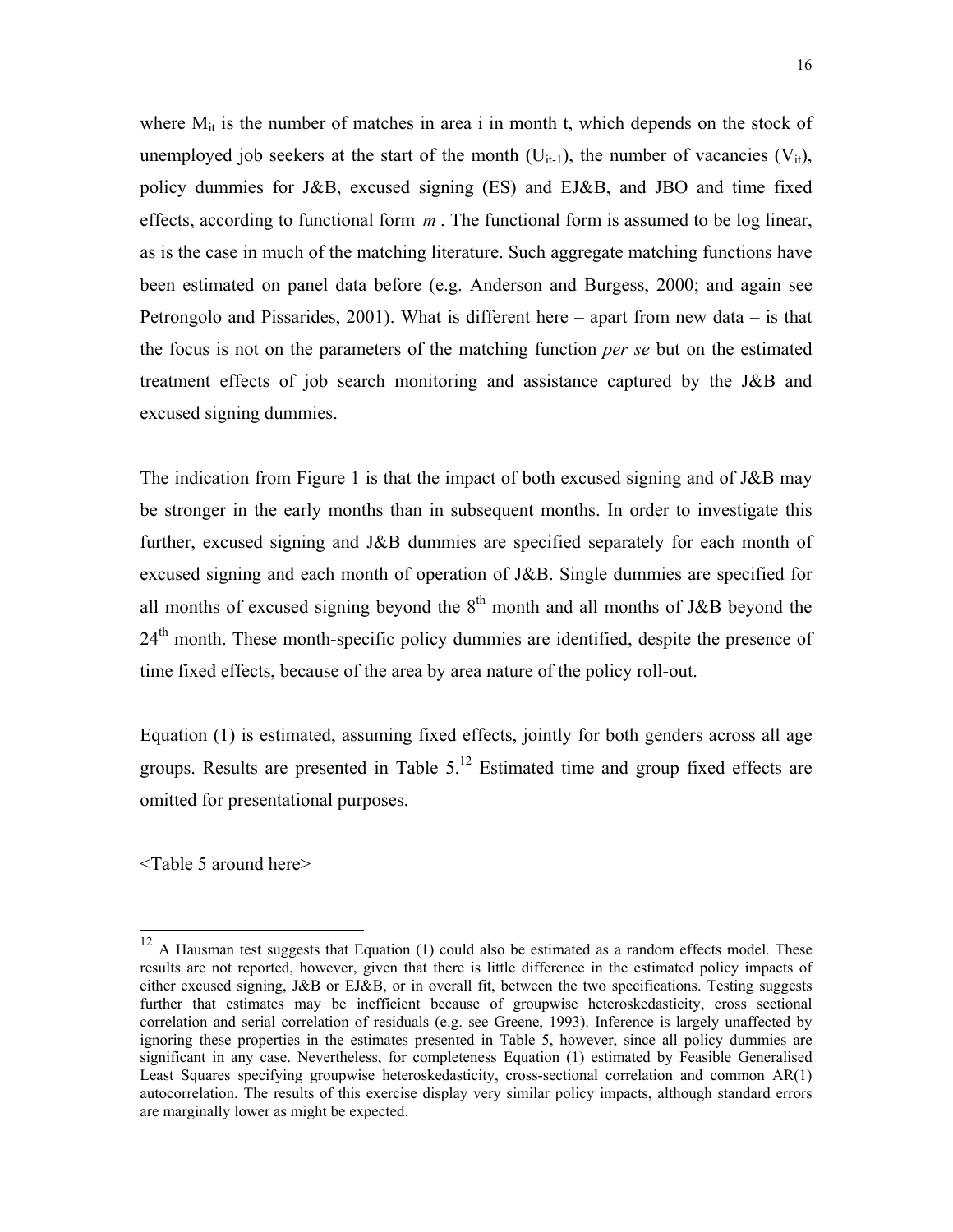As one might expect with such a panel structure the model 'explains' a high degree (84%) of the variability in monthly outflows from unemployment. The estimated coefficient on unemployment has the correct sign and is within the usual range in the literature at 0.57. Vacancies, however, despite statistical significance, do not play any role in explaining the number of matches.<sup>13</sup> This contrasts with the usual results in the matching literature (where vacancies are generally found to have a significant coefficient of around 0.3). There are two reasons for this. First, a large part of variation in vacancy flows follows a common seasonal and temporal pattern across administrative areas. In a panel matching function framework this variation is captured by the time fixed effects.<sup>14</sup> Second, the poor quality of the vacancy data remains a concern, and may act to bias the vacancy coefficient downwards. Despite these concerns, the tentative conclusion is that there are decreasing returns to scale in the matching function.

The estimated coefficients for all the excused signing dummies are negative. In other words, moving from the old regime of job search monitoring to zero monitoring has a *strong negative* impact on outflows from unemployment. Just as with the unconditional difference-in-differences estimates, this suggests – in line with Anderson (2001) and contrary to Ashenfelter et al. (1999) – that monitoring *does* matter in isolation from job search assistance. The size of this effect is greatest in the second month of excused signing, with outflows 24% below what they would have been in the absence of excused signing, and falls off subsequently so that by the ninth month of excused signing outflows are only 13% below what they would have been otherwise.

The estimated coefficients on all the J&B dummies are positive: the new regime of tougher monitoring coupled with enhanced job search assistance increases outflows. Again the size of this effect is greatest in the second month following go live, with outflows increased by 33%.<sup>15</sup> The positive impact on J&B on outflows persists, however,

l

<sup>&</sup>lt;sup>13</sup> This is true whether flow data or stock data are used for vacancies.

<sup>&</sup>lt;sup>14</sup> Anderson and Burgess (2000), for example, omit time fixed effects from their panel matching model. Omitting time fixed effects from Equation (1) here gives a vacancies coefficient of 0.15, i.e. well within the usual range.

<sup>&</sup>lt;sup>15</sup> Remember our flow data observed at time t refer to the month running up to time t and excused signing and go live dates are assigned to the nearest start of month. It is therefore possible for some of the first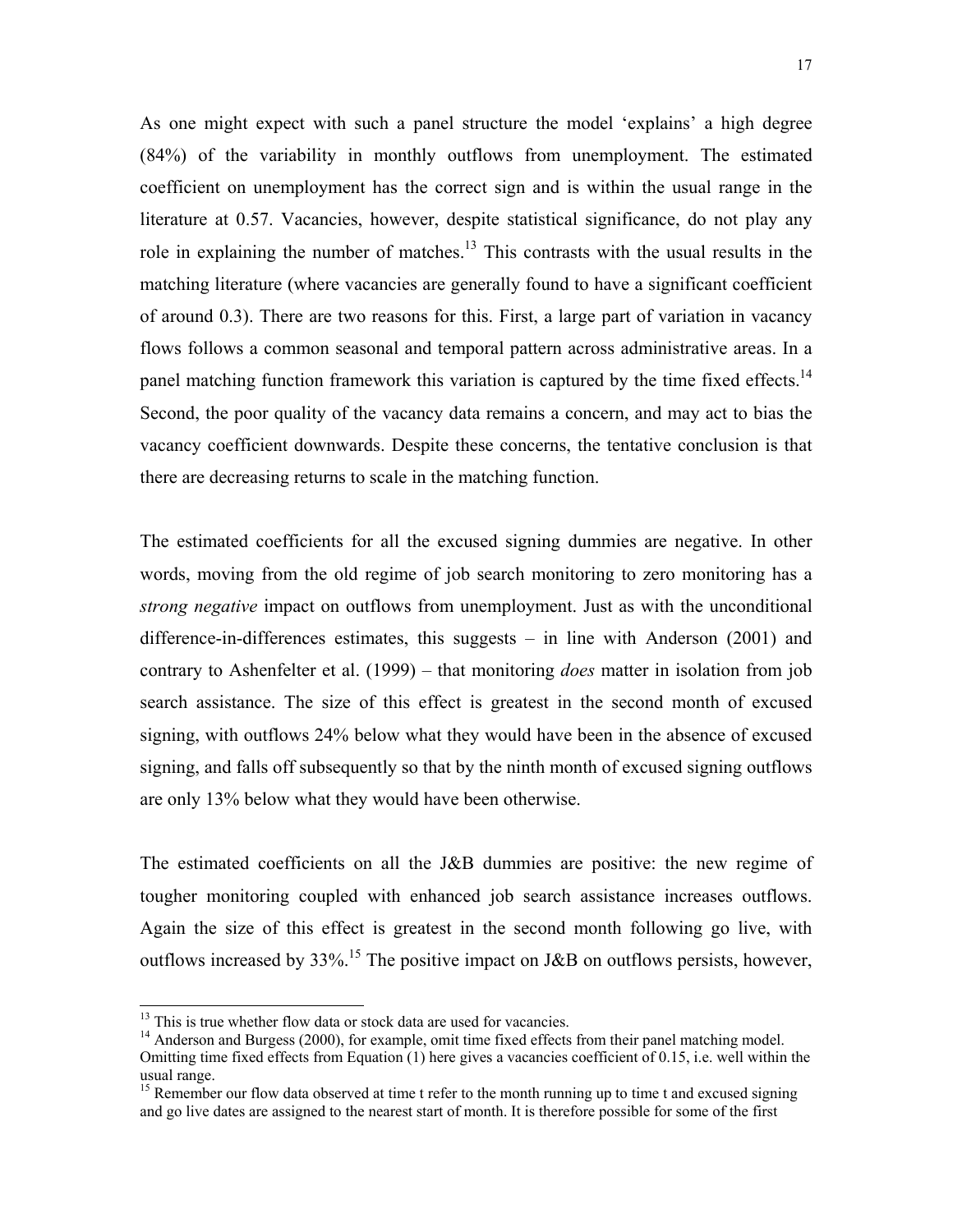albeit with a smaller size, even beyond 24 months. In other words, J&B causes what appears to be a step change in monthly outflows by between 10% and 15%, other things being equal. In the first 7 months the effect is larger. It is likely that the strong initial impact is picking up a stock clearing effect, e.g. weeding out fraudulent or no-search claims, similar to that discussed by Manning (2005) in the case of the introduction of JSA in 1996. Periods of excused signing prior to the introduction of the new regime will intuitively increase the number of such claims, which may mean that their number is artificially high when the new regime is introduced. The fact that treatment effects on outflows are still significant even after 2 years, however, is consistent with an ongoing impact of J&B for new claims – in contrast to the findings of Kirby and Riley  $(2003)$  – in addition to the stock clearing effect.

The unemployment *stock* implications of these treatment effects on outflows can be explored using the identity that the unemployment stock in month t is equal to unemployment in month t-1 plus inflows in month t-1 minus outflows in month t-1, i.e.

(2) 
$$
U_{it} \equiv U_{it-1} + I_{it-1} - M_{it-1}
$$

 $\overline{\phantom{a}}$ 

where  $I_{i-1}$  denotes inflows to unemployment in area i in month t. Assume for now that inflows are constant. This is shown in Figure 3. Like Figure 1 – based directly on the stock data – Figure 3 shows a rapid increase in the liveload during excused signing (although reaching a peak of 20% above its original level rather than 9% as shown in Figure 1) and then a rapid fall as J&B itself is introduced, stabilising 6-9 months after the implementation month. After one year, the unemployment stock is around 10% below its original level before excused signing. This is close, although slightly smaller, to the difference-in-differences estimate based on the stock data discussed above, which suggests that the observed impacts of excused signing and J&B on the unemployment stock are largely driven by impacts on outflows.

month of excused signing or J&B to correspond to a period where the policy is yet to operate. We might therefore expect the 'peak' in impacts in the second month.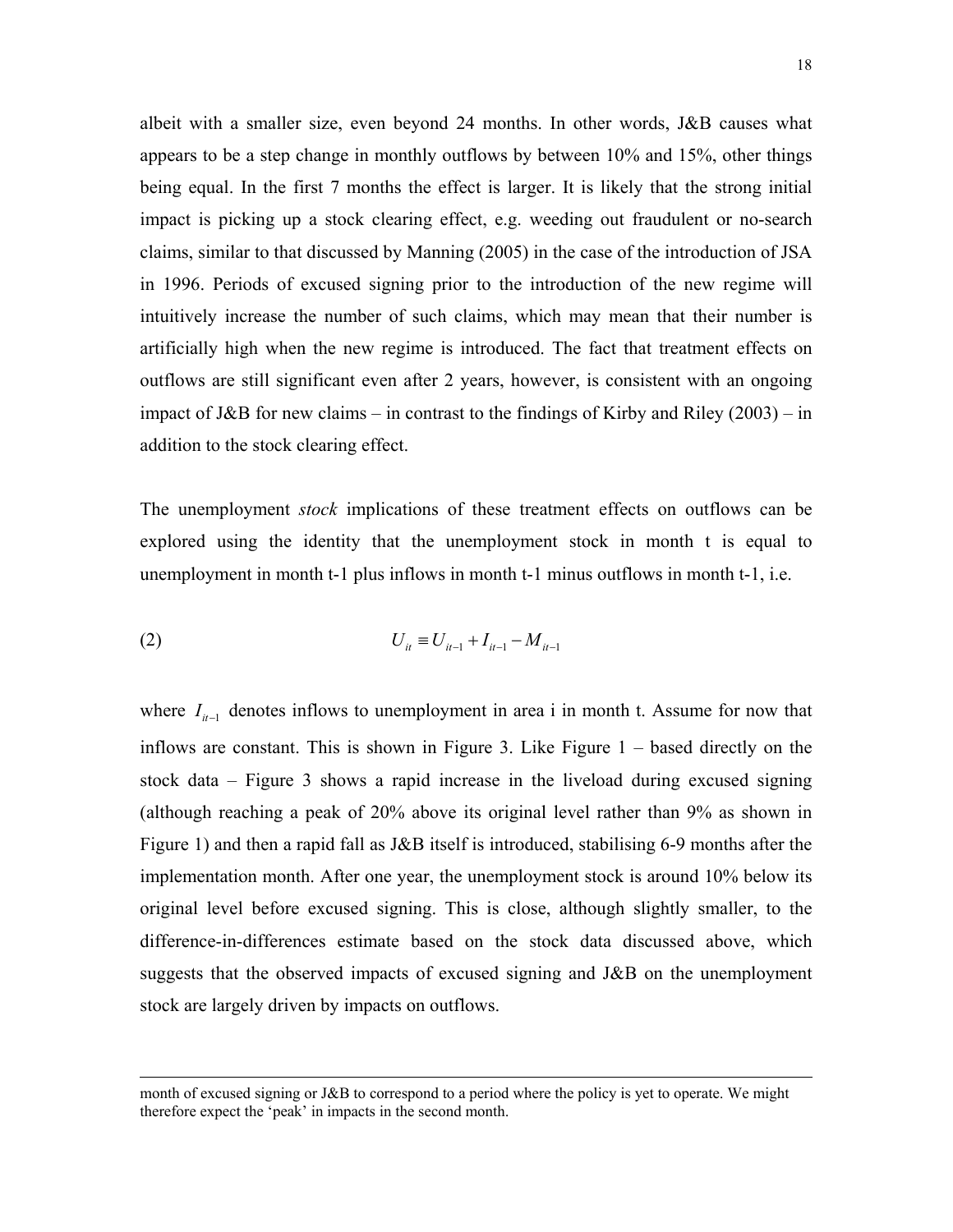The pattern shown in Figure 3 is driven by a combination of the direct policy impacts on outflows (negative in the case of excused signing and positive in the case of J&B) and the indirect policy impact on the stock itself because of the direct flow effects in earlier months. These indirect effects act to dampen the overall policy impact on outflows: in the case of excused signing the direct negative effect on outflows leads to a higher stock which in turn has a positive impact on outflows in the next month; in the case of J&B the direct positive effect on outflows leads to a lower stock which in turn has a negative impact on outflows in the next month. This indirect effect on outflows through the reduced stock is the explanation for the slight falling off of the J&B impact on the stock after 18 months or so shown in Figure 3. If Figure 3 is extended further beyond the implementation of J&B (e.g. into a fourth year and beyond), the unemployment stock appears to continue to head back towards its original pre excused signing level. This may signal that the unemployed 'cleared out' in the early months of the new regime drift back into unemployment over time, although such an exercise is perhaps making too much of the data currently available.<sup>16</sup>

 $EJ&B$  – the related policy for non-JSA claimants – enters the model significantly, with an apparent one-off 'push' to JSA outflows in its first month followed by a smaller, but still statistically significant, negative impact on outflows in the following 11 months. This econometric evidence is consistent with the descriptive evidence discussed in the previous section that suggests EJ&B may have a detrimental effect on JSA clients, either through displacement of adviser attention away from JSA claimants, or away from client firms in which JSA claimants are routinely placed, or perhaps through crowding out of a limited number of such vacancies.<sup>17</sup> In Britain, where the two policies have been introduced side by side under the ONE/Jobcentre Plus reforms, we might therefore expect a smaller estimated treatment effect even on similar JSA claimants.

 $\overline{\phantom{a}}$ 

<sup>&</sup>lt;sup>16</sup> Only 10 JBOs have a run of 30 months or more following implementation of J&B and only 2 JBOs (the early pilots) have a run of 4 years or more.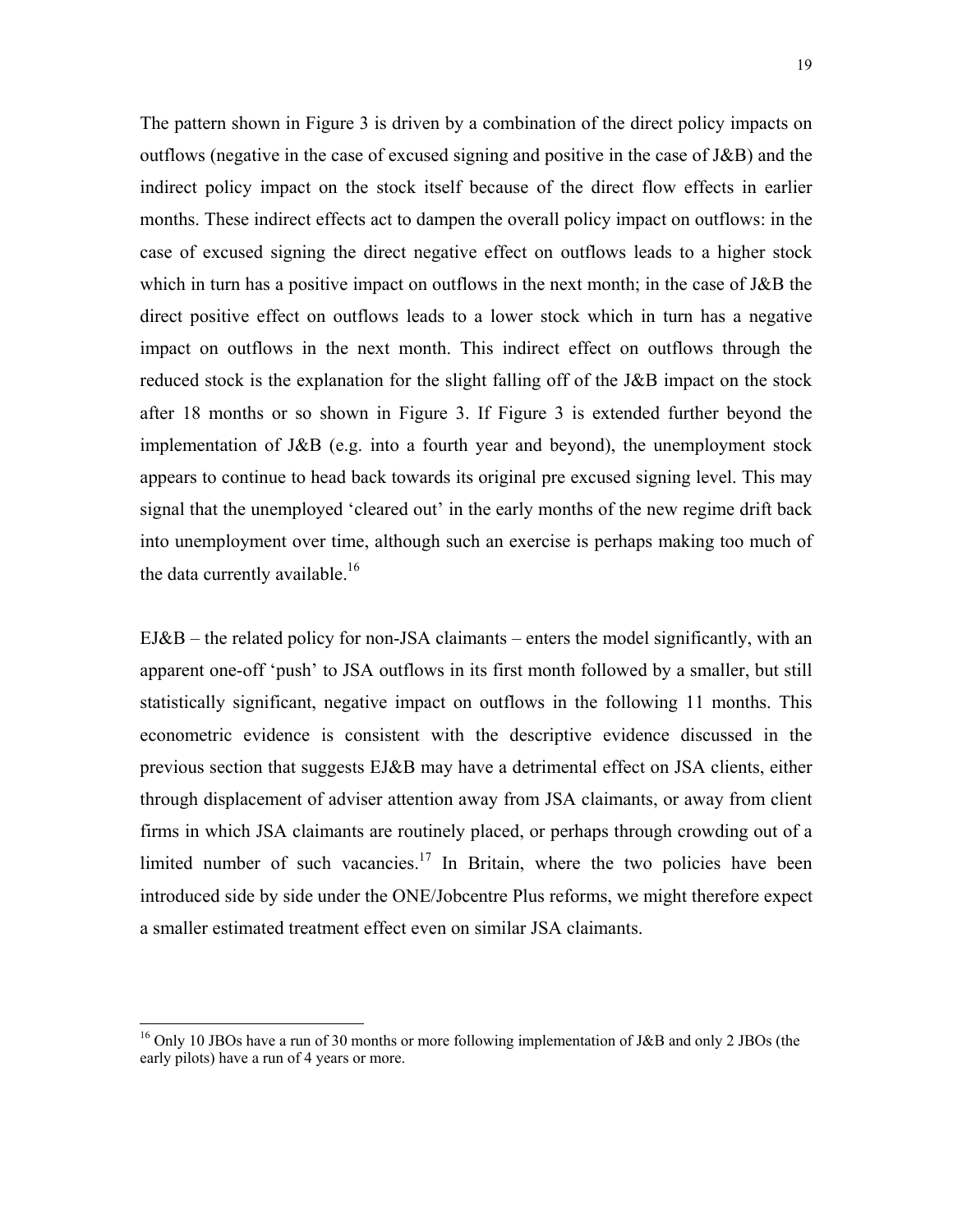So far there is a pretty clear indication that excused signing – moving to zero job search monitoring – *reduces* outflows from unemployment and *increases* the unemployment stock. There is also a pretty clear indication that  $J&B$  – moving from zero to tougher monitoring coupled with enhanced search assistance compared to the previous regime – *increases* outflows from unemployment and *reduces* the unemployment stock. This appears to be the case whichever way one cuts the data, although there is some difference in the estimated sizes of these impacts between the two methods. A potential explanation for these differences is that excused signing and/or J&B also affects *inflows* to unemployment (so far they have been assumed constant).

Much of the welfare to work programme evaluation literature ignores potential impacts of search assistance and search monitoring on inflows, but there are a variety of reasons why such impacts might exist. If the increased outflows resulting from J&B are to worse job matches, for example, then subsequent inflows might increase. Even if matches are no worse on average following J&B, the increase in the number of outflows in previous months may lead to a subsequent increase in inflows simply because the at risk employed population is bigger. Inflows might also increase if the new job search assistance regime is perceived by potential claimants as a better service, thus encouraging new claims for those that might not otherwise claim. Spatial spillover effects are also possible where JSA claimants may switch the area in which they sign on for benefits in order to avoid tougher monitoring of job search.<sup>18</sup> This could lead to increased inflows in areas adjacent or close to those introducing the new regime. Simple difference-in-differences estimators of the impact of J&B on the number of inflows, although they tell us nothing about spatial spillovers or about the timing of policy impacts, suggest little impact of J&B, but perhaps a small negative effect of excused signing, on inflows.

<sup>&</sup>lt;sup>17</sup> Another possibility to be explored in a follow-up paper is that EJ&B will make switching from JSA to other benefits less attractive because monitoring is intensified for all benefits. This might reduce that part of the J&B impact that acts through increased outflows to other benefits.

<sup>&</sup>lt;sup>18</sup> There are no regulations to stop this happening although there are likely to be travel costs involved, at least outside the major urban areas where JBOs are in close proximity to one another.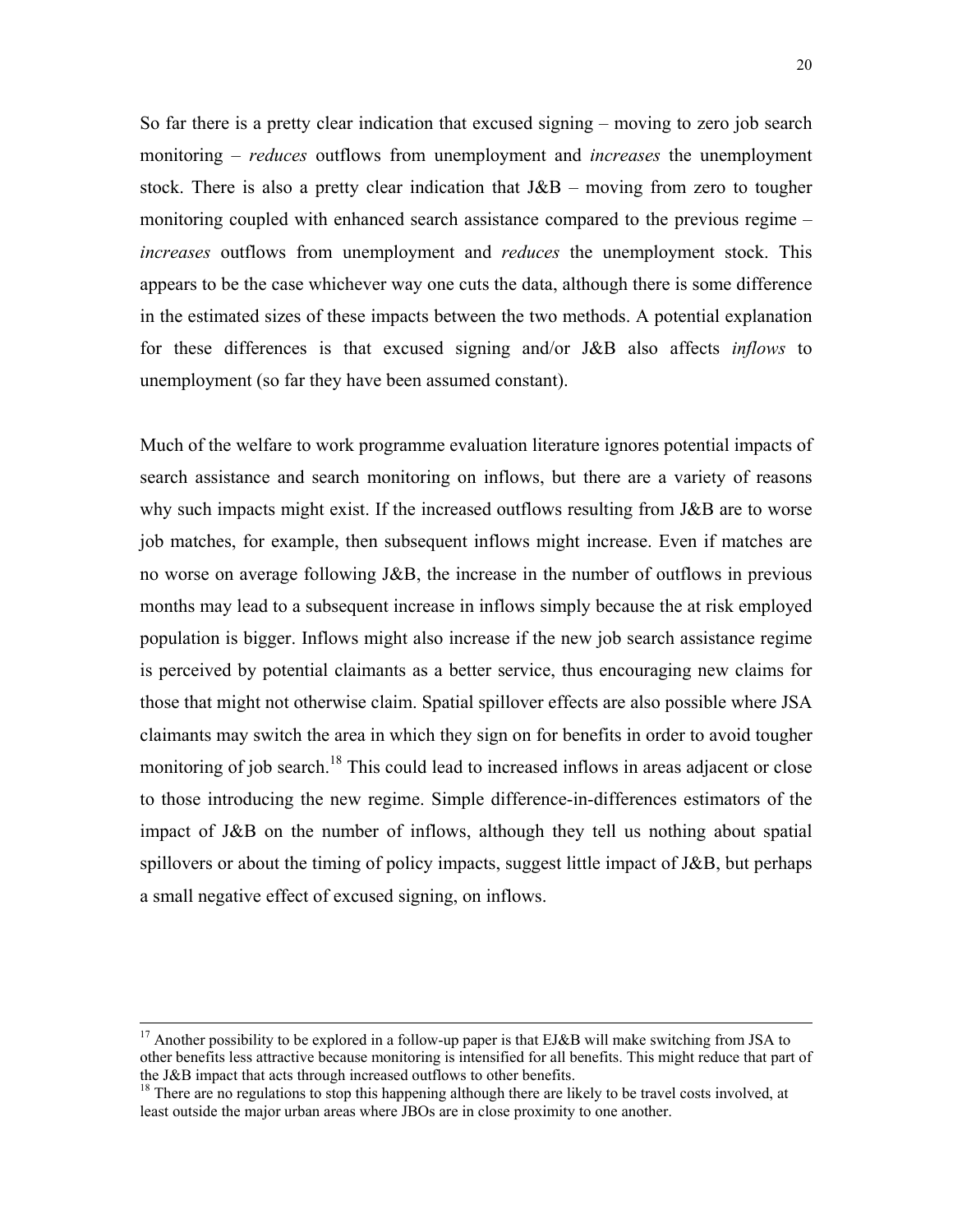These issues can be explored in more depth by specifying a simple reduced form equation for monthly inflows as follows<sup>19</sup>:

(3) 
$$
I_{it} = f(E_{it-1}, R_{it}, J \& B_{it}, ES_{it}, EJ \& B_{it}, J \& B_{jt}, \mu_i, \tau_t)
$$

where  $E_{i-1}$  is the non-unemployed (at risk) population,  $R_{i}$  is notified redundancies, and  $J & B_{ii}$  is a dummy for the introduction of the new regime in (urban) area j geographically adjacent to area i. Equation (3) is estimated together with Equation (1) as a pair of Seemingly Unrelated Regressions (SUR), with results presented in Table  $6^{20}$ . As before fixed group and time effects are included in each equation but omitted from Table 6 for presentational purposes. There is very little difference between the estimated outflows equation when estimated separately or when estimated as part of the SUR model together with the inflows equation.

#### <Table 6 around here>

 $\overline{\phantom{a}}$ 

The inflows equation shows up mostly significant excused signing impacts, with monthly inflows lower during excused signing by around 10%, at least from the third month of excused signing. In other words moving to zero monitoring appears to reduce inflows to registered unemployment. A possible intuition for this is that workers are less likely to enter unemployment either because of a perceived lack of service or because registering for unemployment benefits is – or is perceived to be – more difficult due to construction/refurbishment.<sup>21</sup> There is no clear statistically significant impact of J&B itself – the new tougher regime – on inflows. The inflows equation, however, does show a small but statistically significant impact of EJ&B on inflows to JSA, with inflows appearing to fall following the introduction of EJ&B. This may be because where additional job search assistance services are made available to claimants of other benefits

 $19$  A search model with endogenous job separation rate dependent on the policy dummies could provide motivation for such an approach.

 $20$  Right hand side variables in both equations are treated as exogenous but the errors in Equations (1) and (3) are allowed to be correlated.

 $^{21}$  During this time it will not be possible to register at the local benefits office or JBO.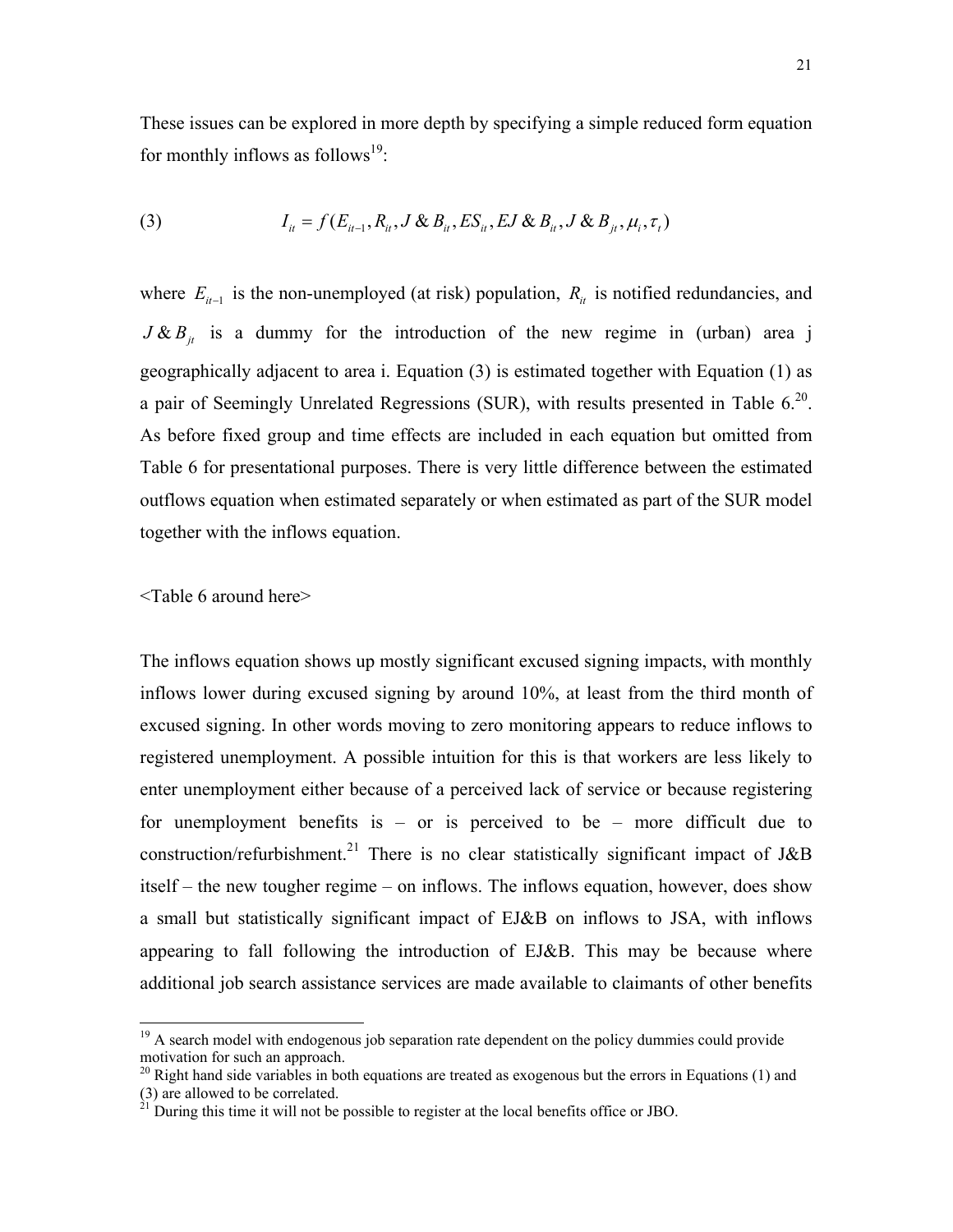the incentives to switch to JSA from such benefits are reduced, i.e. these other benefits become more like *de facto* unemployment benefits themselves. The other result of interest from the inflows equation is that J&B introduced in an *adjacent* JBO area, at least within the urban centres of Belfast and Londonderry, increases inflows to JSA over the following year. It appears that some claimants cease to claim in JBOs operating the new J&B regime and sign on instead in nearby JBOs not yet operating the new regime. The simple difference-in-differences estimates of the overall impact of J&B on the unemployment stock presented in the previous section will therefore slightly overestimate the size of the policy effect because of this spillover effect: part of what appears to be a reduction in unemployment as a result of J&B is in fact just a reallocation of JSA claimants from one JBO to another.

The excused signing impact on inflows implies that the estimated impact of J&B on unemployment stocks derived from the outflows model and the identity linking stocks and flows, as shown in Figure 3, will overestimate the increase in unemployment during excused signing (remember inflows were assumed constant for Figure 3). The results from the combined model shown in Table 6 therefore imply a modified path for the average unemployment stock as shown in Figure 4. This shows a less dramatic increase in the unemployment stock during excused signing and a slightly larger fall in the liveload as a result of J&B. These results are very close to those from the simple difference-in-differences analysis presented in the previous section, i.e. an average excused signing impact on the unemployment stock of around +9% and an average J&B impact on the stock of unemployed of around -12% after one year.

<Figure 4 around here>

#### **6. Concluding Remarks**

The paper set out to make three contributions. The first was to estimate the impact of changes in the intensity of job search monitoring in isolation from any changes in job search assistance. Few existing studies have been able to do this because changes to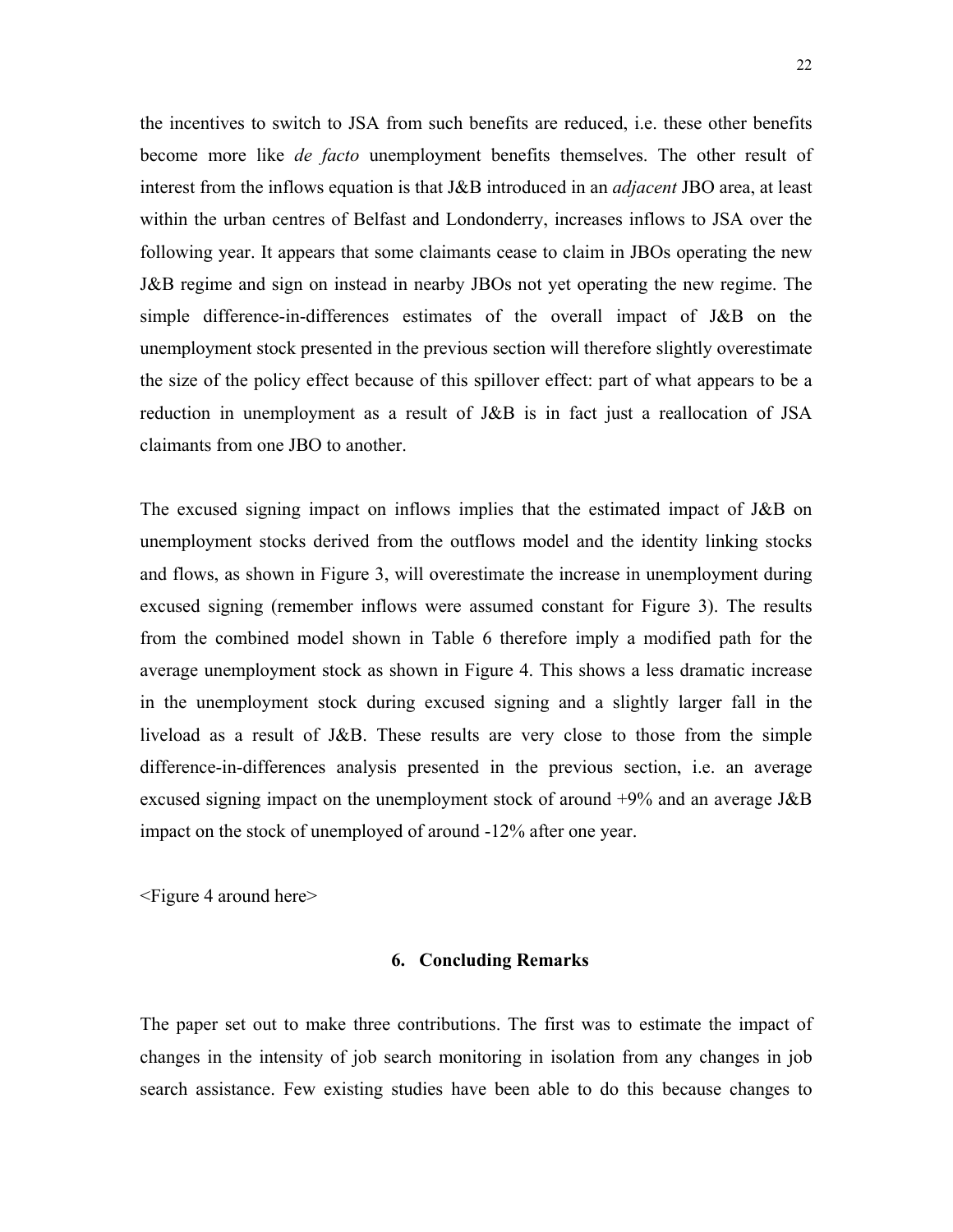monitoring and search assistance usually go hand in hand in welfare reforms. The J&B reforms in NI, however, and in particular the periods of excused signing that accompany these reforms, offer a rare opportunity to separately identify monitoring intensity effects. The paper shows – however one cuts the data – that tougher job search monitoring *on its own* increases outflows from unemployment and reduces the stock of unemployed, with effects of similar magnitude to those found by Anderson (2001).

Second was the desire to use (non-experimental) data from the UK to add to the existing international empirical literature examining the combined impact of tougher monitoring and job search assistance on unemployment. This literature, much of it from the US, suggests increasing job search assistance and toughening job search monitoring together can lead to significant reductions in unemployment duration (and therefore on unemployment stocks). The paper shows this is also the case in a UK context: tougher monitoring and enhanced search assistance increases outflows from unemployment, at least temporarily, and leads to a fall in the stock of unemployed that is not subsequently reversed, at least within the first 3 years or so following the reforms.

Third was the desire to draw out the policy implications of the empirical findings. As a straightforward evaluation exercise of an individual welfare reform the paper suggests that J&B has had some success in its stated aim of helping people off unemployment benefits and reducing benefits expenditure. The caveats to this are that unemployment rises during periods of excused signing in the run up to implementation of the new regime, and that some of those helped out of unemployment as a result of the policy may end up drifting back into unemployment over time. Viewed as a whole package, however, the J&B reform leads to a net reduction in JSA expenditure. If the roll out is to be extended in NI to the remaining 10 local areas, used here as controls, policy makers might want to look for an alternative to excused signing during refurbishment of offices, or at least speed up such refurbishment. More generally, there is an indication here that reformed processes for other benefit claimants may have detrimental impacts on unemployment claimant outflows, perhaps because of staff or vacancy displacement. More generally still, the implication of the paper is that reforms strengthening monitoring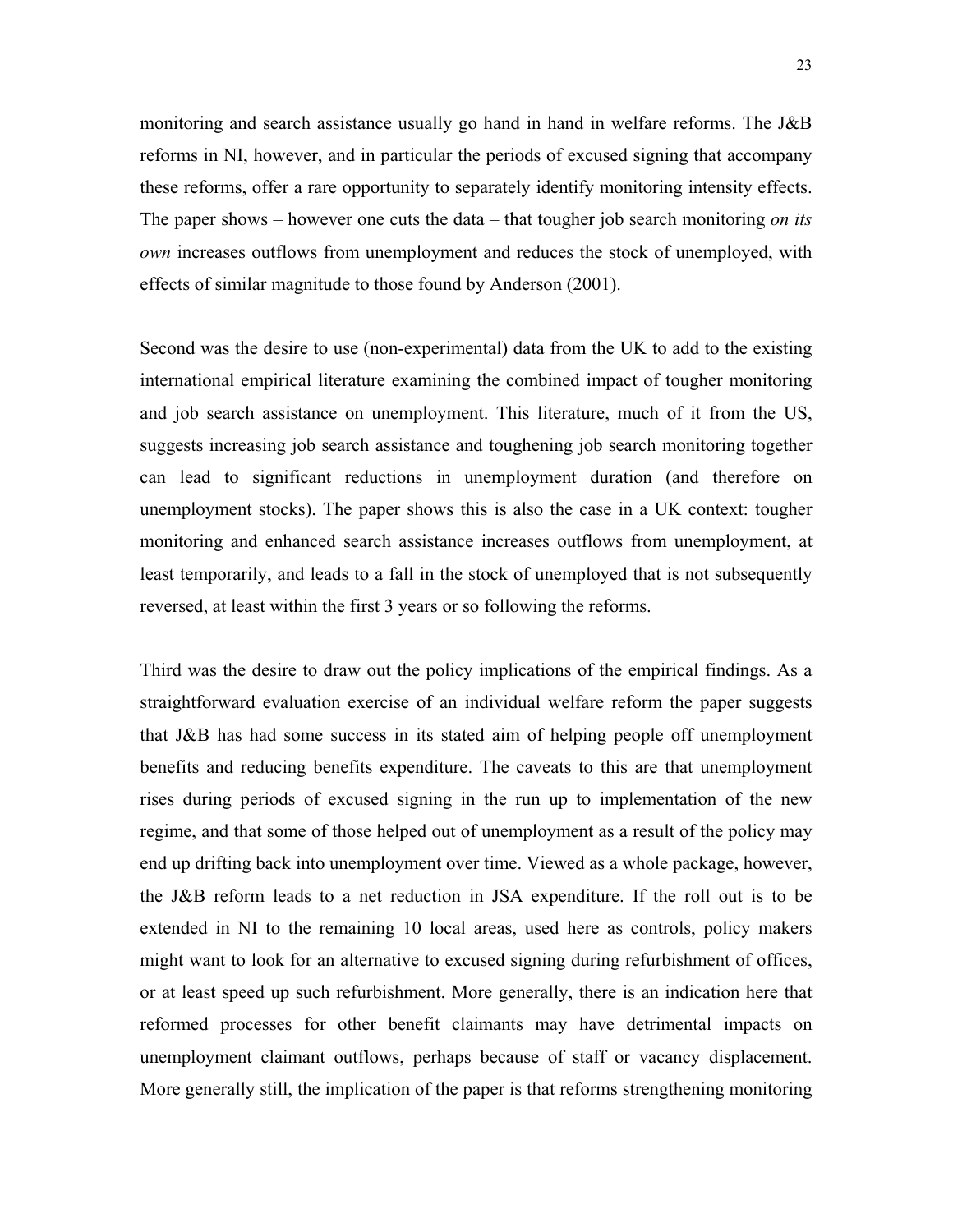can reduce claimant unemployment and *vice versa*. Recent moves in the UK and elsewhere to toughen search monitoring would therefore appear to be sensible – if reducing claimant unemployment is the aim, and if the resource cost of doing so is not too high – in the light of this evidence.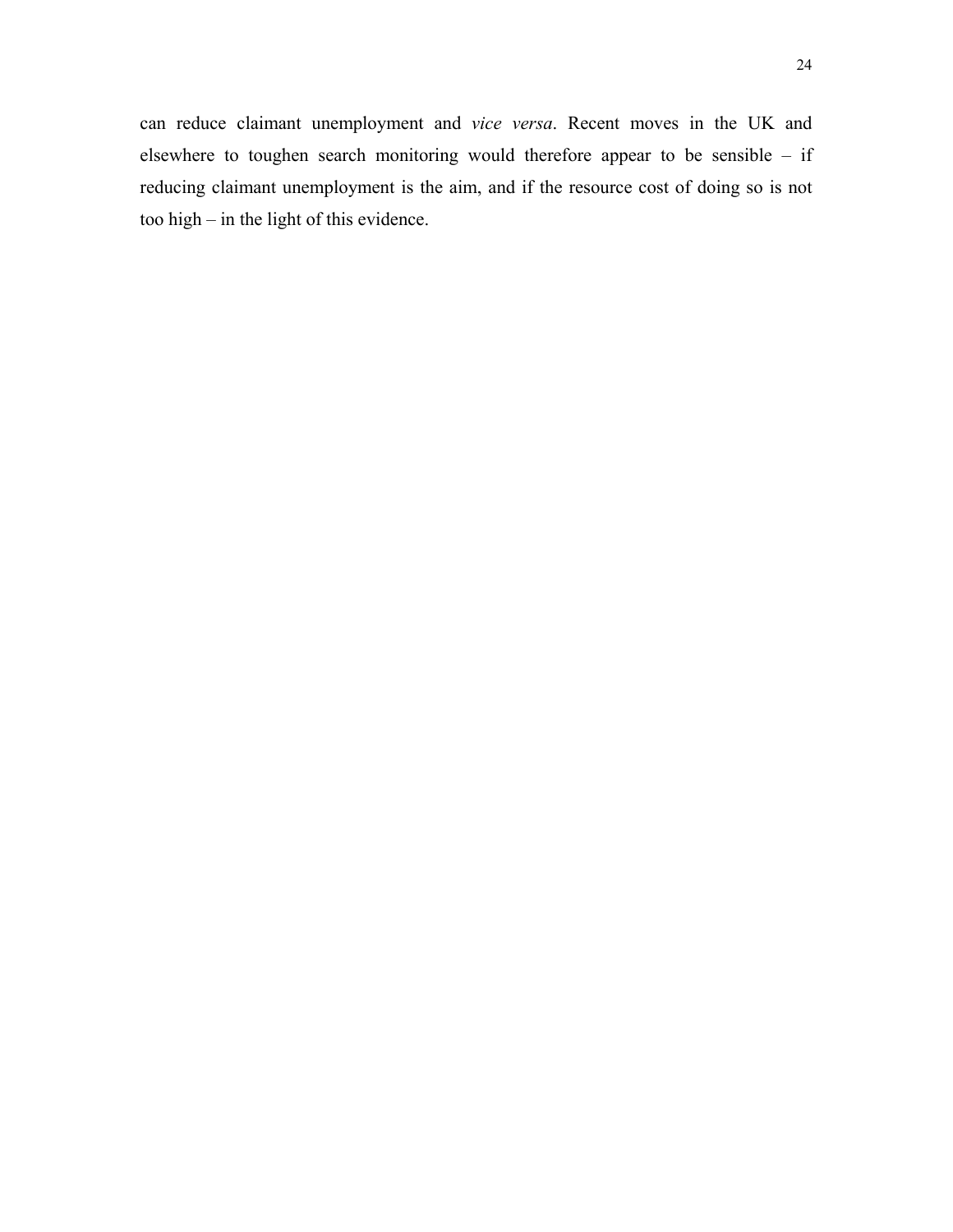#### **References**

Abbring, J.H., van den Berg, G. and van Ours, J. (2005). 'The effect of Unemployment Insurance sanctions on the transition rate from unemployment to employment.' *Economic Journal*, **115**, 505, 602-630.

Anderson, P. (2001). 'Monitoring and assisting active job search,' in *OECD Proceedings: Labour Market Policies and the Public Employment Service*, Paris: OECD.

Ashenfelter, O., Ashmore, D. and Deschenes, O. (1999). 'Do Unemployment Insurance recipients actively seek work? Randomized trials in four US states.' Working Paper 6982, NBER, Cambridge, MA.

Blank, R.M. (2002). 'Evaluating welfare reform in the United States.' Journal of Economic Literature, 40, 4, 1105-1166.

Blundell, R., Costas Dias, M., Meghir, C. and Van Reenen, J. (2001). 'Evaluating the employment impact of a mandatory job search assistance program.' IFS Working Paper 01/20, London.

Card, D. and Krueger, A. (1995). *Myth and Measurement*, NJ: Princeton University Press.

Coles, M. and Petrongolo, B. (2003). 'A test between unemployment theories using matching data.' Discussion Paper No. 570, Centre for Economic Performance, London.

Deloitte and Touche (1999). *Evaluation of the Department for Employment and Learning/SSA Joint Review Pilot Project*, Belfast.

Dolton, P.J. and O'Neill, D. (1996). 'Unemployment duration and the Restart effect: some experimental evidence.' *Economic Journal*, **106**, 387-400.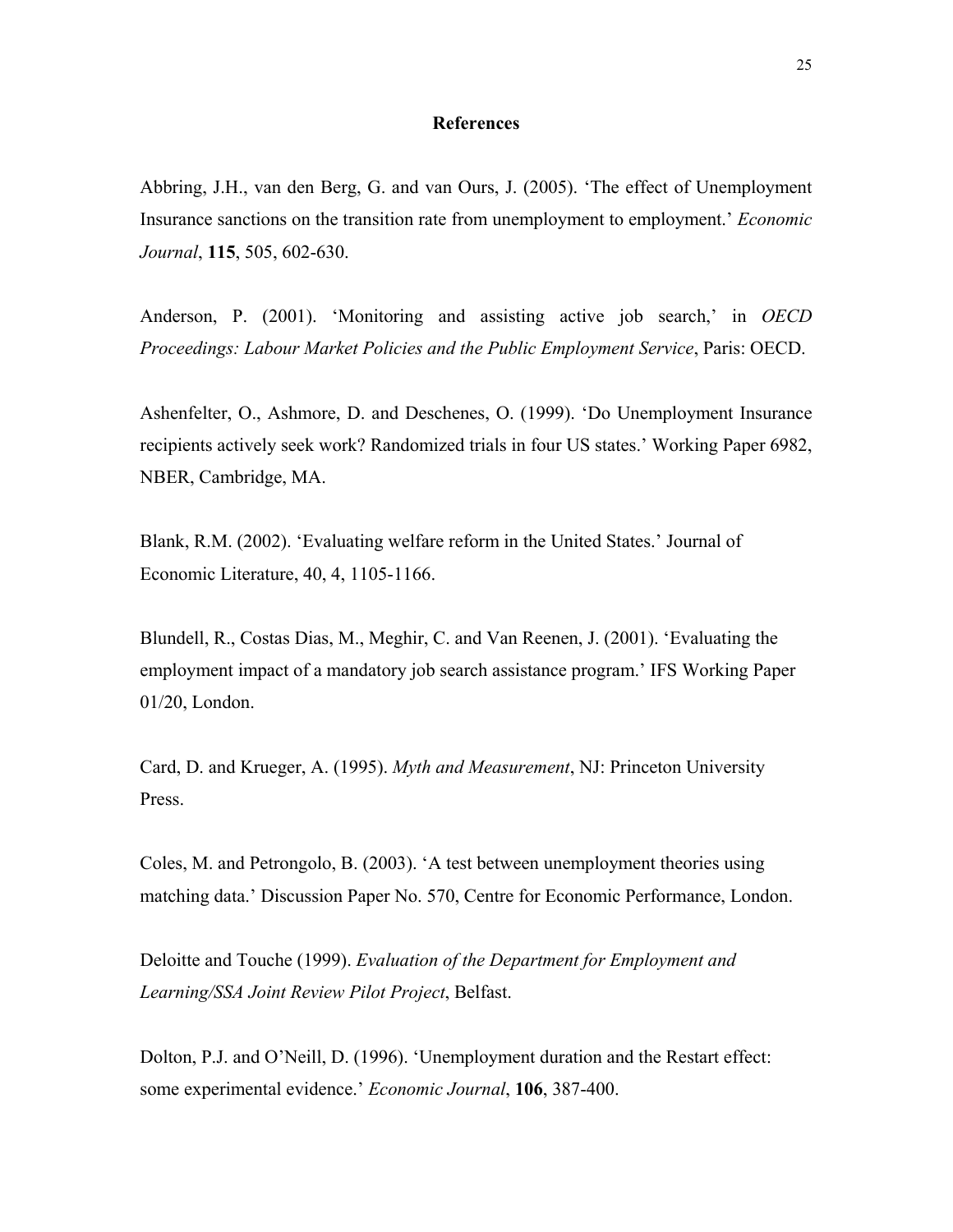Fredriksson, P. and Holmlund, B. (2005). 'Optimal unemployment insurance design: time limits, monitoring, or workfare?' Institute for Labour Market Policy Evaluation Working Paper 2005:13.

Greene, W.H. (1993). *Econometric Analysis, 2nd Edition*, Macmillan, New York.

Green, H., March, A., Connolly, H. and Payne, J. (2003). 'The medium term effects of compulsory participation in ONE,' *in Final Effects of ONE*, Research Report No. 183, Department for Work and Pensions, London.

Gorter, C. and Kalb, G. (1996). 'Estimating the effect of counseling and monitoring the unemployed using a job search model.' *Journal of Human Resources*, **31**, 3, 590-610.

Kirby, S. and Riley, R. (2003). 'The employment effects of full participation in ONE,' in *Final Effects of ONE*, Research Report No. 183, Department for Work and Pensions, London.

Manning, A. (2005). 'You can't always get what you want: the impact of the UK Jobseeker's Allowance.' Centre for Economic Performance Discussion Paper No. 697. London.

McVicar, D. and Podivinsky, J.M. (2003). 'Into jobs or into the classroom? The UK New Deal for Young People.' NIERC Working Paper No. 80, Economic Research Institute of Northern Ireland, Belfast.

Meyer, B. (1995). 'Lessons from the US Unemployment Insurance experiments.' *Journal of Economic Literature*, **33**, 1, 91-131.

Petrongolo, B. and Pissarides, C. (2001). 'Looking into the black box: a survey of the matching function.' *Journal of Economic Literature*, **39**, 390-431.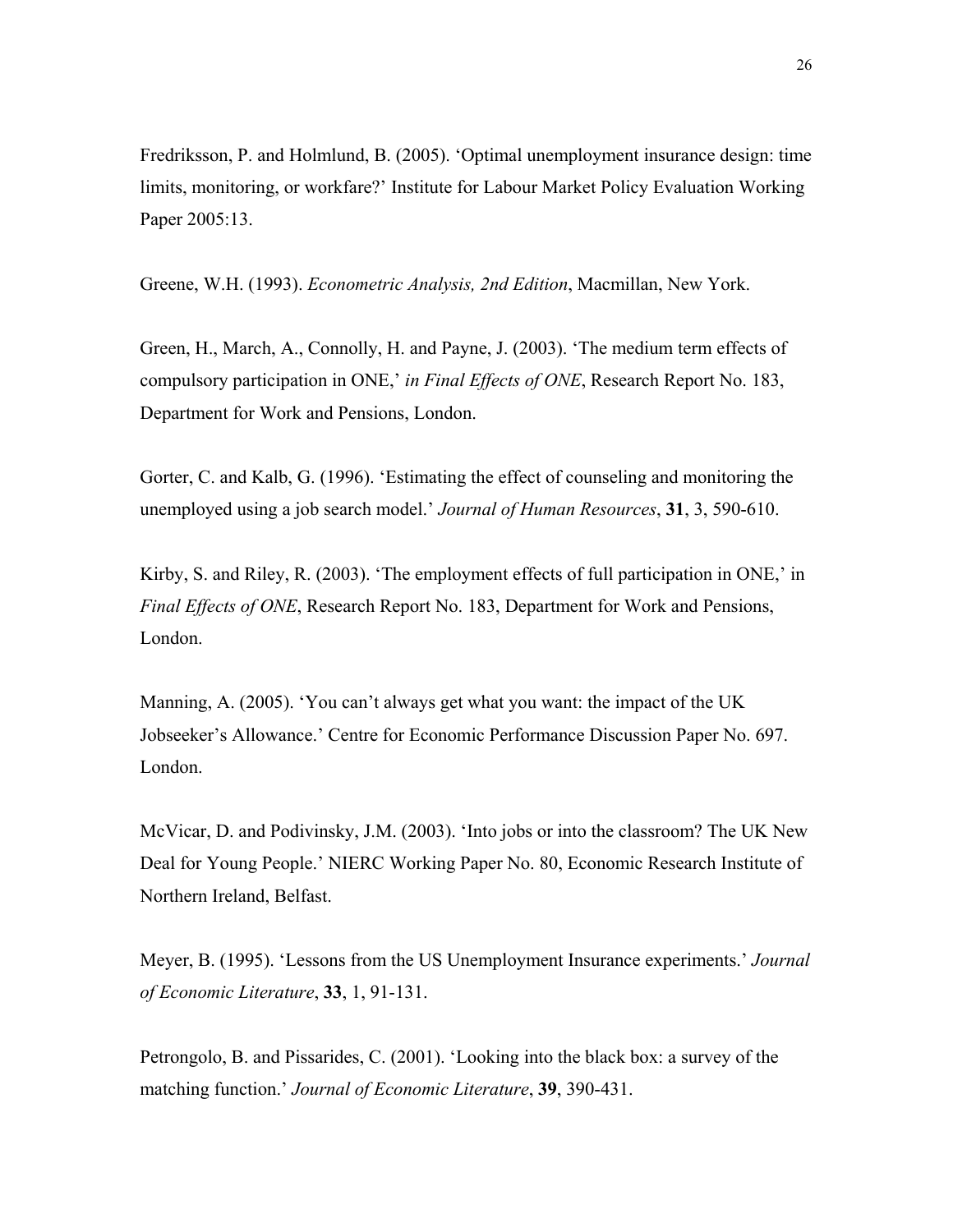Rayner, E., Shah, S., White, R. Dawes, L. and Tinsley, K. (2000). 'Evaluating Jobseeker's Allowance: a summary of the research findings.' Research Report No. 116, Department for Work and Pensions, London.

Riley, R. and Young, G. (2001). 'Does welfare-to-work policy increase employment? Evidence from the UK New Deal for Young People.' Discussion Paper 183, NIESR, London.

Riley, R. and Young, G. (2001). 'The macroeconomic impact of the New Deal for Young People.' Discussion Paper 184, National Institute of Economic and Social Research, London.

Van den Berg, G., van der Klaauw, B. and van Ours, J. (2004). 'Punitive sanctions and the transition rate from Welfare to Work.' *Journal of Labor Economics*, **22**, 1, 211-241.

Van Reenen, J. (2003). 'Active Labour Market Policies and the British New Deal for the Young Unemployed in context.' Working Paper 9576, NBER, Cambridge MA.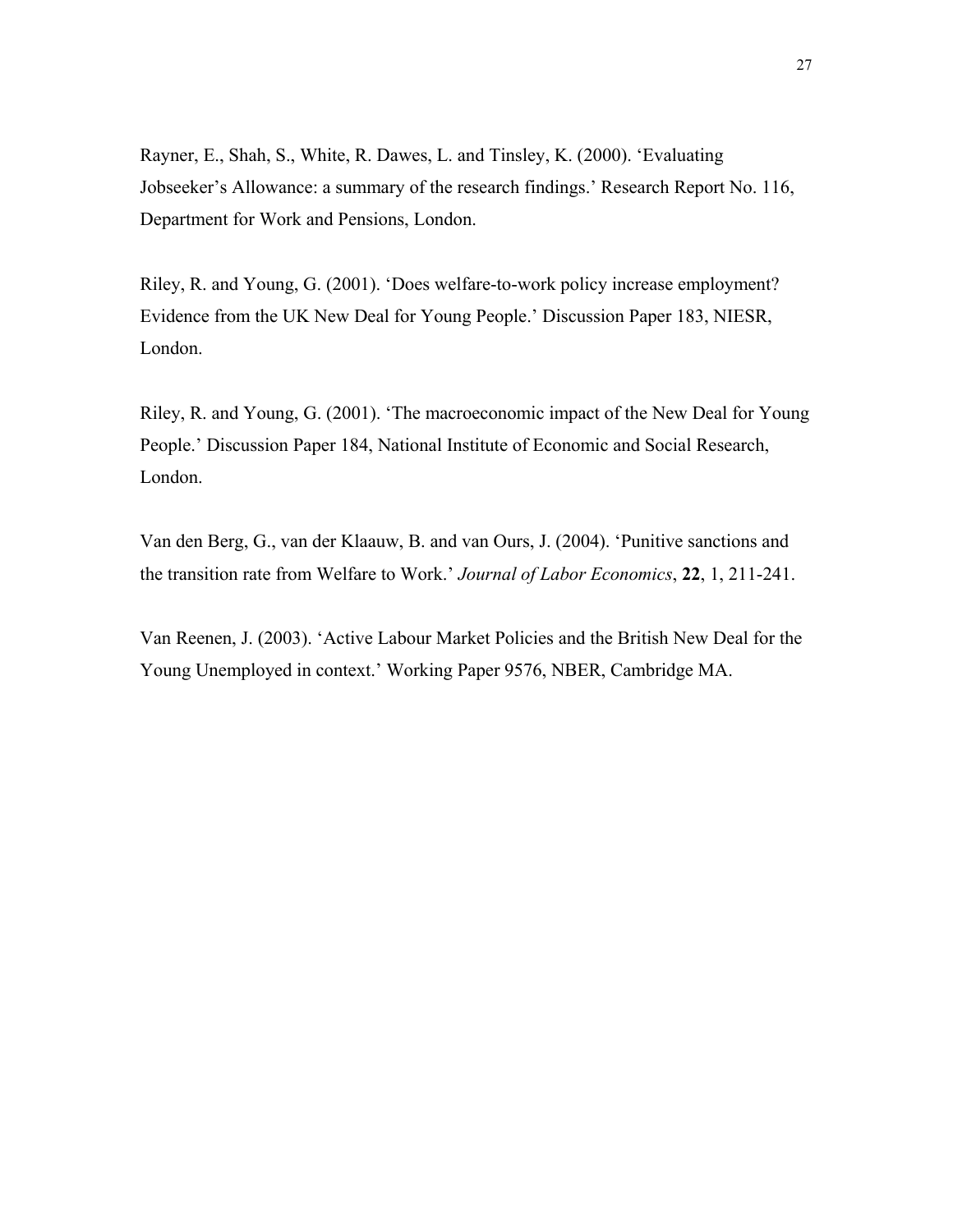**Figure 1: Average Cumulative % Excused Signing and J&B Impact on Number of Unemployed by Month of Operation** 



Notes: ES1 refers to the first month of excused signing, ES2 to the second month of excused signing and so on. 'Go live' refers to the first month of operation of the new J&B regime, go live +1 refers to the second month of operation and so on.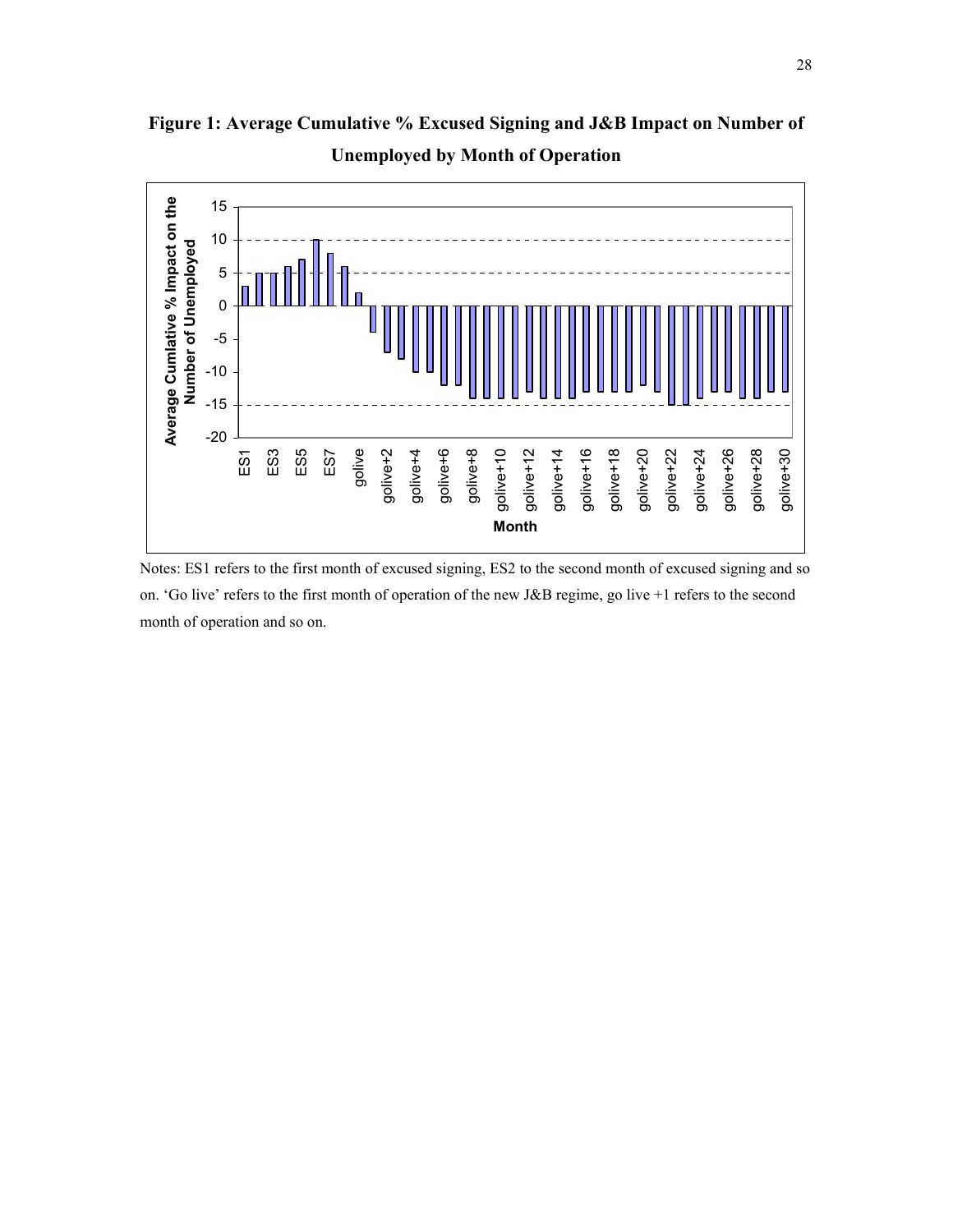

**Figure 2: Average Percentage Impact on Outflows and Outflow Rates by Month of Operation**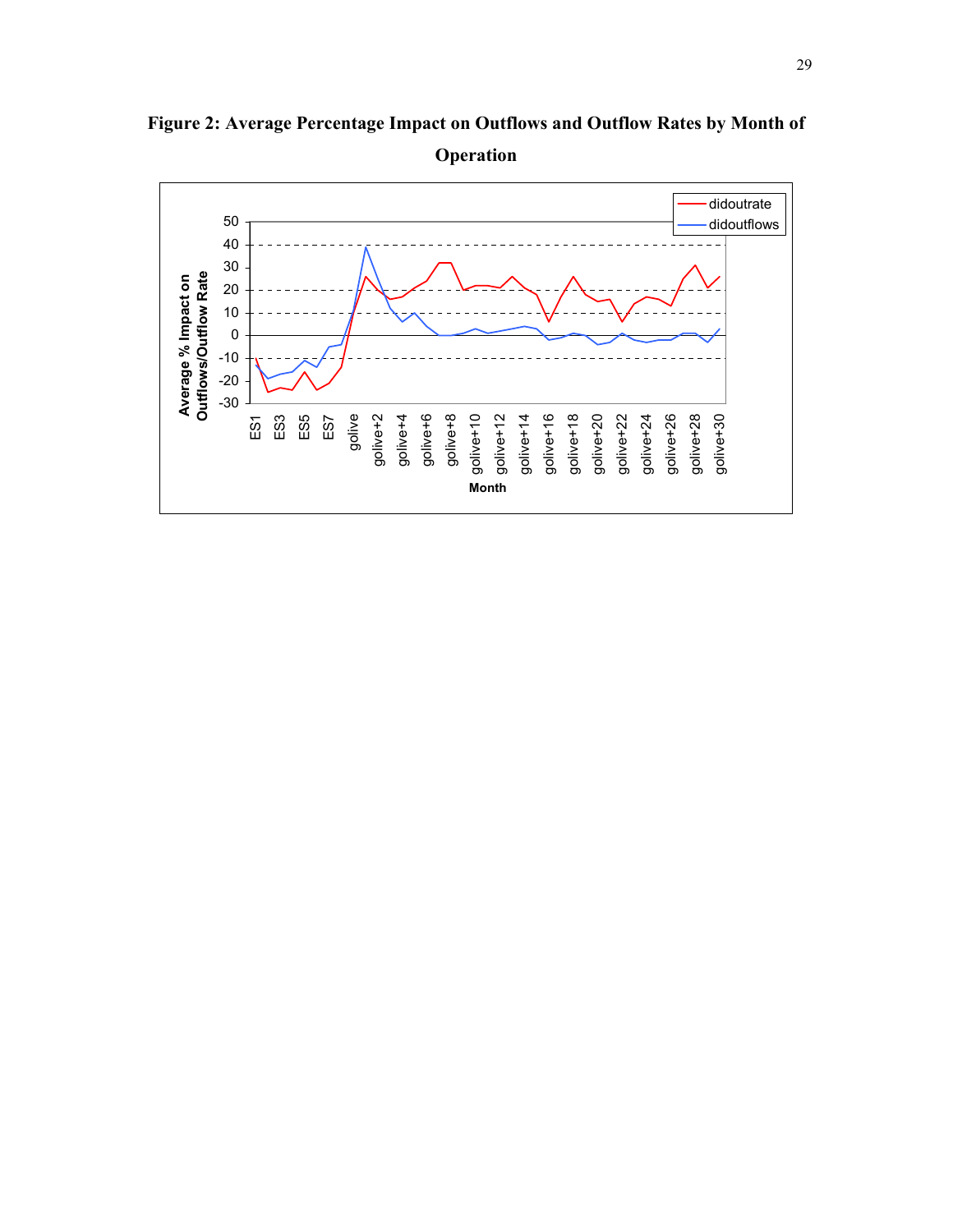

**Figure 3: Average Cumulative % Excused Signing and J&B Impact on Unemployment Stock by Month of Operation, According to Outflow Impacts, Inflows Held Constant, Fixed Effects Estimates**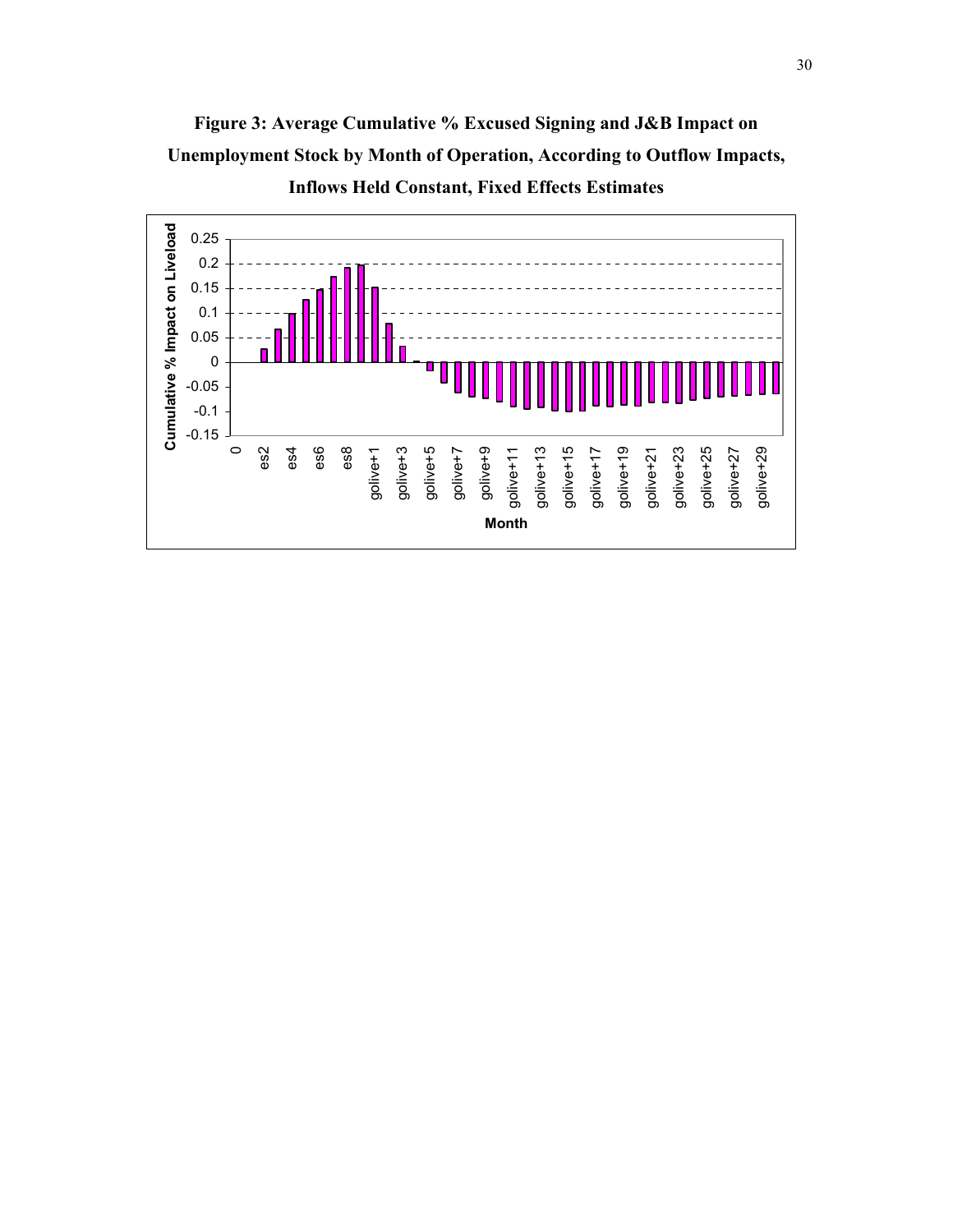

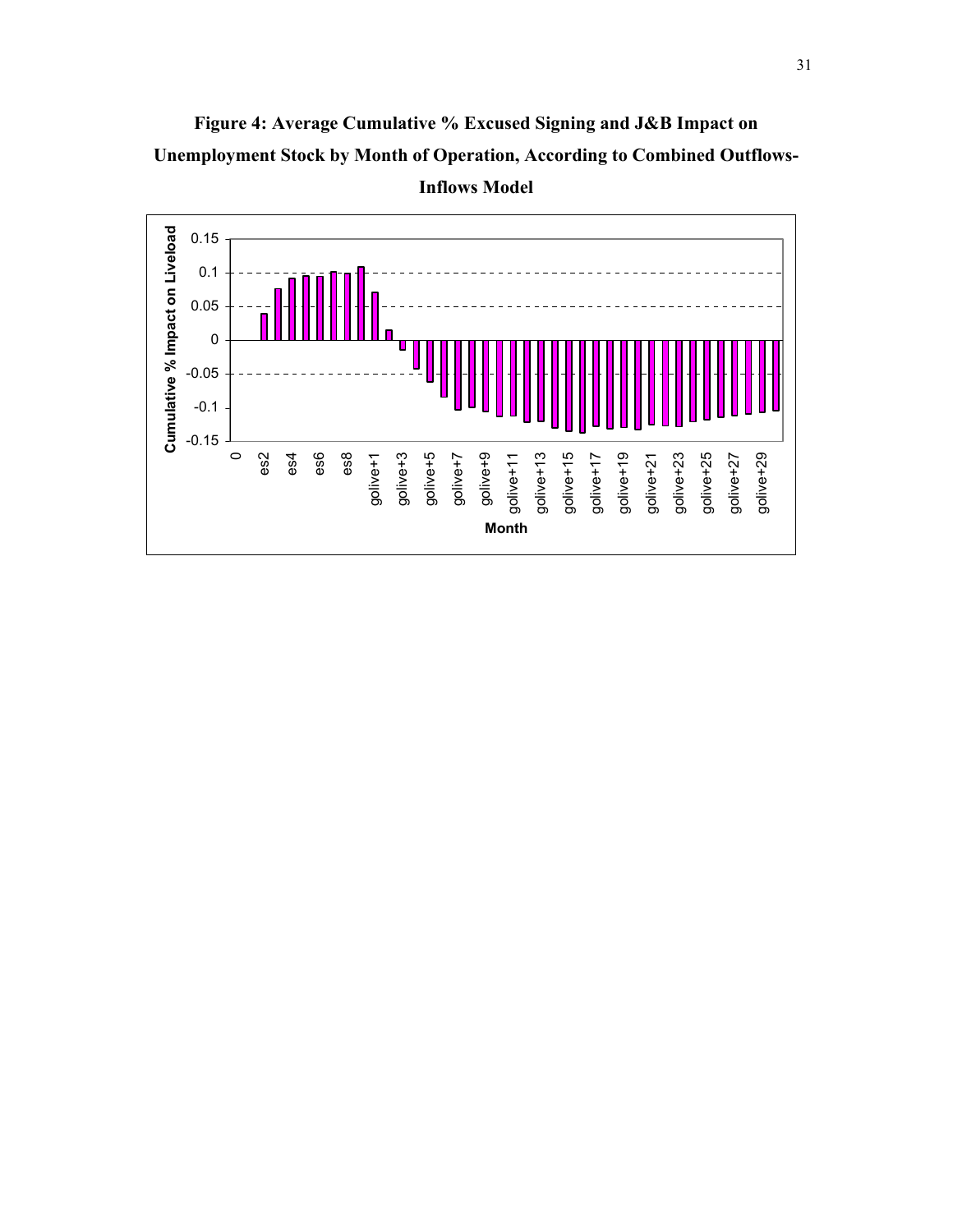| <b>Social Security Office</b> | <b>Start of excused signing</b><br>(month/year) | <b>Go-live Date (month/year)</b> |
|-------------------------------|-------------------------------------------------|----------------------------------|
| Dungannon                     | 1/99                                            | 3/99                             |
| Lisburn                       | 1/99                                            | 3/99                             |
| Lisnagelvin                   | 10/01                                           | 3/02                             |
| Magherafelt                   | 11/01                                           | 4/02                             |
| Ballymoney                    | 1/02                                            | $\overline{5/02}$                |
| Portadown                     | 12/01                                           | 6/02                             |
| Foyle                         | $\overline{1/02}$                               | $\overline{6/02}$                |
| Knockbreda                    | 4/02                                            | 10/02                            |
| Falls Road                    | $\overline{\frac{3}{02}}$                       | 10/02                            |
| Newtwonabbey                  | 3/02                                            | 2/03                             |
| Omagh                         | 9/02                                            | 7/03                             |
| Kilkeel                       | 2/03                                            | 7/03                             |
| Newry                         | 8/02                                            | 9/03                             |
| Shankill Road                 | 1/03                                            | 10/03                            |
| Enniskillen                   | 1/03                                            | 12/03                            |
| Limavady                      | $5/03$                                          | 2/04                             |
| Antrim                        | 4/03                                            | 3/04                             |
| <b>Shaftesbury Square</b>     | 8/03                                            | 4/04                             |
| Lurgan                        | 6/03                                            | $5/04$                           |
| Holywood Road                 | 11/02                                           | 9/04                             |
| Larne                         | 12/03                                           | 11/04                            |
| Carrickfergus                 | 12/03                                           | 11/04                            |
| Banbridge                     | 6/04                                            | $\overline{\frac{3}{05}}$        |
| Armagh                        | 6/04                                            | 4/05                             |
| Coleraine                     | $5/05$                                          | $7/05$                           |

**Table 1: The Roll-out Schedule for J&B, with 'Go Live' and Excused Signing Dates**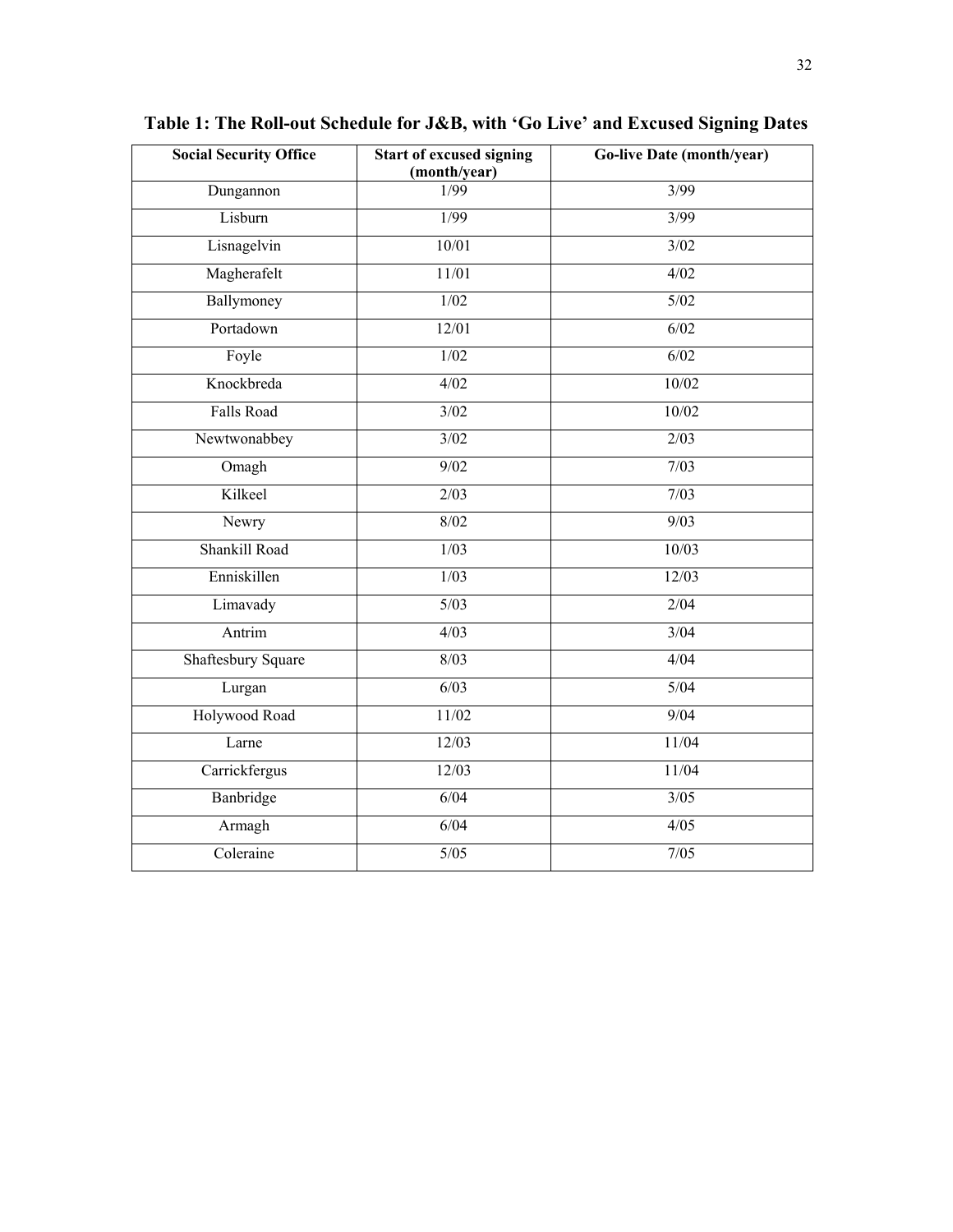| <b>JBO</b> Area     | <b>JBO</b> Net Change (%<br>Change) in<br><b>Unemployment Stock</b> | <b>10 Control JBOs Net</b><br>Change (% Change) in<br><b>Unemployment Stock</b> | % Point Difference |
|---------------------|---------------------------------------------------------------------|---------------------------------------------------------------------------------|--------------------|
| Dungannon           | $+47 (+3%)$                                                         | $+144 (+1\%)$                                                                   | $+2%$              |
| Lisburn             | $+127 (+9%)$                                                        | $+144 (+1\%)$                                                                   | $+8%$              |
| Lisnagelvin         | $-98(-7%)$                                                          | $-344(-3%)$                                                                     | $-4%$              |
| Magherafelt         | $+26 (+4%)$                                                         | $-18(0\%)$                                                                      | $+4%$              |
| Ballymoney          | $+41 (+5%)$                                                         | $+120 (+1\%)$                                                                   | $+4%$              |
| Portadown           | $-44 (-7%)$                                                         | $-224(-2%)$                                                                     | $-5%$              |
| Foyle               | $+126 (+4%)$                                                        | $-126(-1%)$                                                                     | $+5%$              |
| Knockbreda          | $+169 (+19%)$                                                       | $-175(-2%)$                                                                     | $+21%$             |
| Falls Road          | $+77 (+5%)$                                                         | $-393(-4%)$                                                                     | $+0\%$             |
| Newtownabbey        | $+257 (+22%)$                                                       | $-530(-5%)$                                                                     | $+27%$             |
| Omagh               | $-52(-5%)$                                                          | $-962(-9%)$                                                                     | $+4%$              |
| Kilkeel             | $+11 (+7%)$                                                         | $+22(0%)$                                                                       | $+7%$              |
| Newry               | $+162 (+9%)$                                                        | $+130 (+1\%)$                                                                   | $+8%$              |
| Shankill Road       | $+207 (+19%)$                                                       | $+319 (+3%)$                                                                    | $+16%$             |
| Enniskillen         | $-85(-5%)$                                                          | $-215(-2%)$                                                                     | $-3\%$             |
| Limavady            | $+121 (+19%)$                                                       | $+276 (+3\%)$                                                                   | $+16%$             |
| Antrim              | $-5(-1\%)$                                                          | $+127 (+1\%)$                                                                   | $-2\%$             |
| Shaftesbury Square* | $-203(-19%)$                                                        | $-537(-5%)$                                                                     | $-14%$             |
| Lurgan              | $-34(-4%)$                                                          | $-117(-1%)$                                                                     | $-3%$              |
| Holywood Road       | $+237 (+18\%)$                                                      | $-913(-9%)$                                                                     | $+27%$             |
| Larne               | $-21(-4%)$                                                          | $-722(-8%)$                                                                     | $+4%$              |
| Carrickfergus       | $+89 (+15%)$                                                        | $-722(-8%)$                                                                     | $+23%$             |
| Banbridge           | $+60 (+16%)$                                                        | $-122(-1%)$                                                                     | $+17%$             |
| Armagh              | $+40 (+6%)$                                                         | $-986(-10%)$                                                                    | $+16%$             |
| Coleraine           | $-19(-1%)$                                                          | $-168(-2%)$                                                                     | $+1\%$             |
| Average             | $+60 (+6%)$                                                         | $-249(-3%)$                                                                     | $+9%$              |

**Table 2: Net and Percentage Change in JBO Unemployment during Excused** 

**Signing** 

Notes: Industrial action at Shaftesbury Square meant neither excused signing nor the new J&B regime was fully implemented at the recorded dates. The averages reported in the table therefore omit Shaftesbury Square and are unweighted. Excused signing periods for Dungannon and Lisburn are assumed to be three months (dates are unavailable).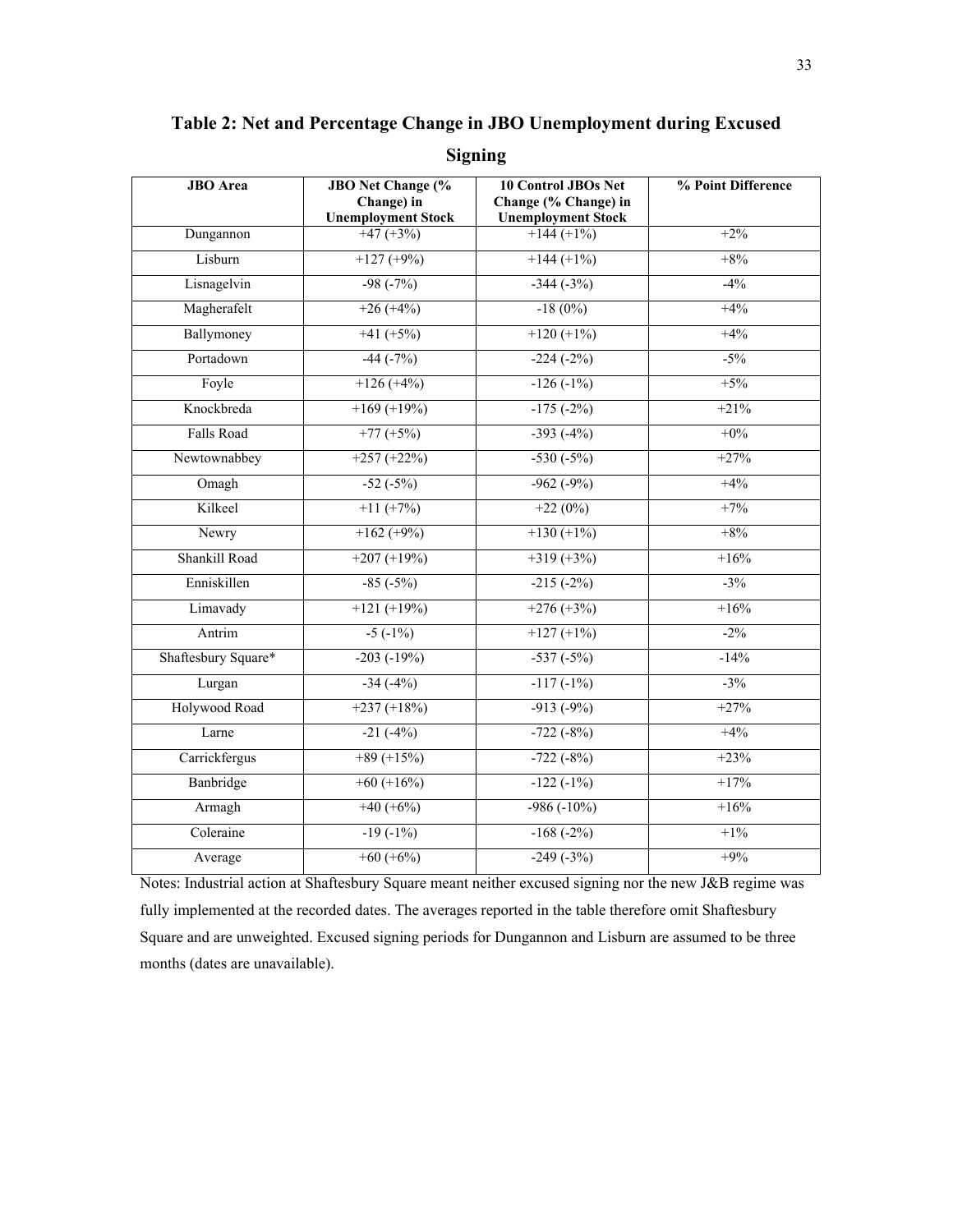**JBO Area JBO Net Change (% Change) in Unemployment Stock 10 Control JBOs Net Change (% Change) in Unemployment Stock % Point Difference**  Dungannon -1121 (-71%) -6608 (-45%) -26% Lisburn  $-941 (-59\%)$   $-6608 (-45\%)$   $-14\%$ Lisnagelvin  $-256 (-21\%)$   $-2213 (-22\%)$   $+1\%$ Magherafelt -282 (-46%) -2059 (-20%) -26% -26% Ballymoney -349 (-38%) -1946 (-19%) -19% -19% Portadown -126 (-21%) -1579 (-16%) -5% Foyle  $-863 (-26%)$   $-1600 (-17%)$   $-9\%$ Knockbreda -451 (-43%) -1884 (-19%) -24% Falls Road -523 (-32%) -1884 (-19%) -13% -13% Newtownabbey -614 (-42%) -1687 (-17%) -25% Omagh -347 (-31%) -1280 (-14%) -1280 (-14%) Kilkeel -72 (-46%) -1280 (-14%) -32% Newry -868 (-43%) -868 -43% -1873 (-19%) -24% Shankill Road -399 (-31%) -1577 (-16%) -158% Enniskillen -553 (-36%) -1043 (-11%) -25% Limavady -174 (-23%) -1500 (-16%) -1500 -7% Antrim  $-221 (-24%)$   $-1407 (-15%)$   $-9\%$ Shaftesbury Square\* -220 (-18%) -1206 (-13%) -5% Lurgan  $-245 (-29\%)$   $-1099 (-12\%)$   $-17\%$ Holywood Road -668 (-43%) -971 (-11%) -32% Larne  $-139 (-27%)$   $-321 (-4%)$   $-23%$ Carrickfergus -202 (-29%) -321 (-4%) -325% Banbridge -106 (-25%) -609 (-7%) -18% Armagh  $-254 (-35\%)$   $-421 (-5\%)$   $-30\%$ Coleraine -188 (-15%) -217 (-3%) -217 (-3%) Average  $-424 (-36%)$   $-1750 (-16%)$   $-20%$ 

**Table 3: Net and Percentage Change in JBO Unemployment between Go Live and December 2005** 

Notes: Industrial action at Shaftesbury Square makes the date of full implementation of the new J&B regime uncertain. The averages reported in the table therefore omit Shaftesbury Square and are unweighted.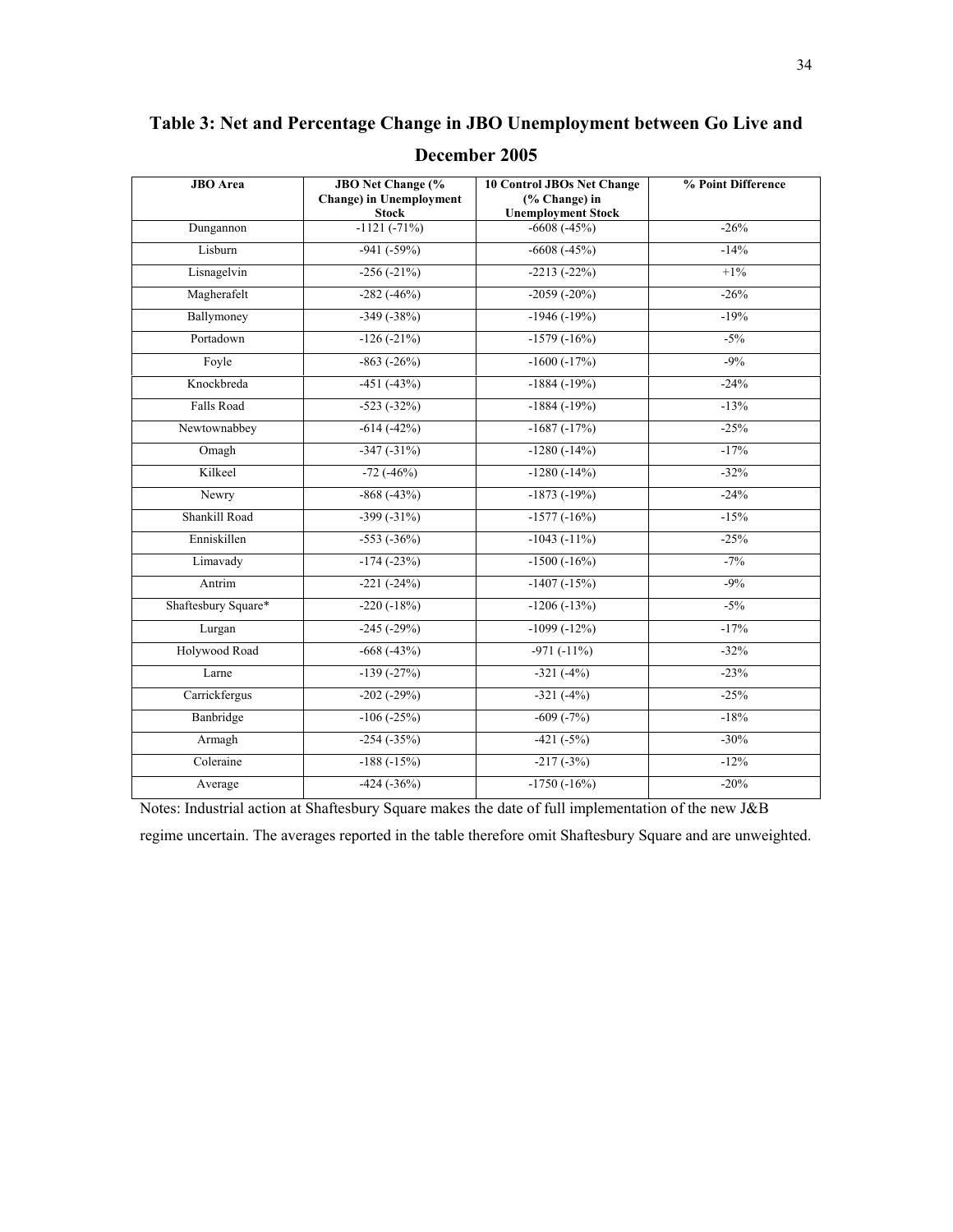| <b>JBO</b> Area     | <b>JBO</b> Net Change (%<br><b>Change)</b> in Unemployment<br><b>Stock</b> | <b>10 Control JBOs Net Change</b><br>(% Change) in<br><b>Unemployment Stock</b> | % Point Difference |  |  |
|---------------------|----------------------------------------------------------------------------|---------------------------------------------------------------------------------|--------------------|--|--|
| Dungannon           | $-1074(-70%)$                                                              | $-6464(-44%)$                                                                   | $-24%$             |  |  |
| Lisburn             | $-814(-55%)$                                                               | $-6464(-44%)$                                                                   | $-11%$             |  |  |
| Lisnagelvin         | $-354(-27%)$                                                               | $-2561(-24%)$                                                                   | $-3%$              |  |  |
| Magherafelt         | $-256(-43%)$                                                               | $-2077(-20%)$                                                                   | $-23%$             |  |  |
| Ballymoney          | $-300(-35%)$                                                               | $-1726(-18%)$                                                                   | $-17%$             |  |  |
| Portadown           | $-170(-27%)$                                                               | $-1803(-18%)$                                                                   | $-9%$              |  |  |
| Foyle               | $-737(-23%)$                                                               | $-1726(-18%)$                                                                   | $-5%$              |  |  |
| Knockbreda          | $-282(-32%)$                                                               | $-2059(-20%)$                                                                   | $-12%$             |  |  |
| <b>Falls Road</b>   | $-446(-28%)$                                                               | $-2279(-22%)$                                                                   | $-6%$              |  |  |
| Newtownabbey        | $-357(-30\%)$                                                              | $-2217(-22%)$                                                                   | $-8%$              |  |  |
| Omagh               | $-399(-34%)$                                                               | $-2242(-22%)$                                                                   | $-12%$             |  |  |
| Kilkeel             | $-61(-41%)$                                                                | $-1258(-13%)$                                                                   | $-28%$             |  |  |
| Newry               | $-707(-38%)$                                                               | $-2225(-22%)$                                                                   | $-16%$             |  |  |
| Shankill Road       | $-192(-18%)$                                                               | $-1258(-13%)$                                                                   | $-5%$              |  |  |
| Enniskillen         | $-638(-39%)$                                                               | $-1228(-13%)$                                                                   | $-26%$             |  |  |
| Limavady            | $-53(-8%)$                                                                 | $-1224(-13%)$                                                                   | $+5%$              |  |  |
| Antrim              | $-216(-25%)$                                                               | $-1280(-14%)$                                                                   | $-11%$             |  |  |
| Shaftesbury Square* | $-496(-34%)$                                                               | $-1743(-18%)$                                                                   | $-16%$             |  |  |
| Lurgan              | $-279(-31\%)$                                                              | $-1216(-13%)$                                                                   | $-18%$             |  |  |
| Holywood Road       | $-431(-33%)$                                                               | $-1884(-19%)$                                                                   | $-14%$             |  |  |
| Larne               | $-160(-30\%)$                                                              | $-1043(-11\%)$                                                                  | $-19%$             |  |  |
| Carrickfergus       | $-113(-19%)$                                                               | $-1043(-11\%)$                                                                  | $-8%$              |  |  |
| Banbridge           | $-46(-13%)$                                                                | $-731(-8%)$                                                                     | $-5%$              |  |  |
| Armagh              | $-214(-32%)$                                                               | $-1407(-15%)$                                                                   | $-17%$             |  |  |
| Coleraine           | $-207(-16%)$                                                               | $-385(-5%)$                                                                     | $-11%$             |  |  |
| Average             | $-360(-31\%)$                                                              | $-1982(-18%)$                                                                   | $-13%$             |  |  |

## **Table 4: Net and Percentage Change in JBO Unemployment between Month Prior to Excused Signing and December 2005**

Note: The averages reported in the table are unweighted.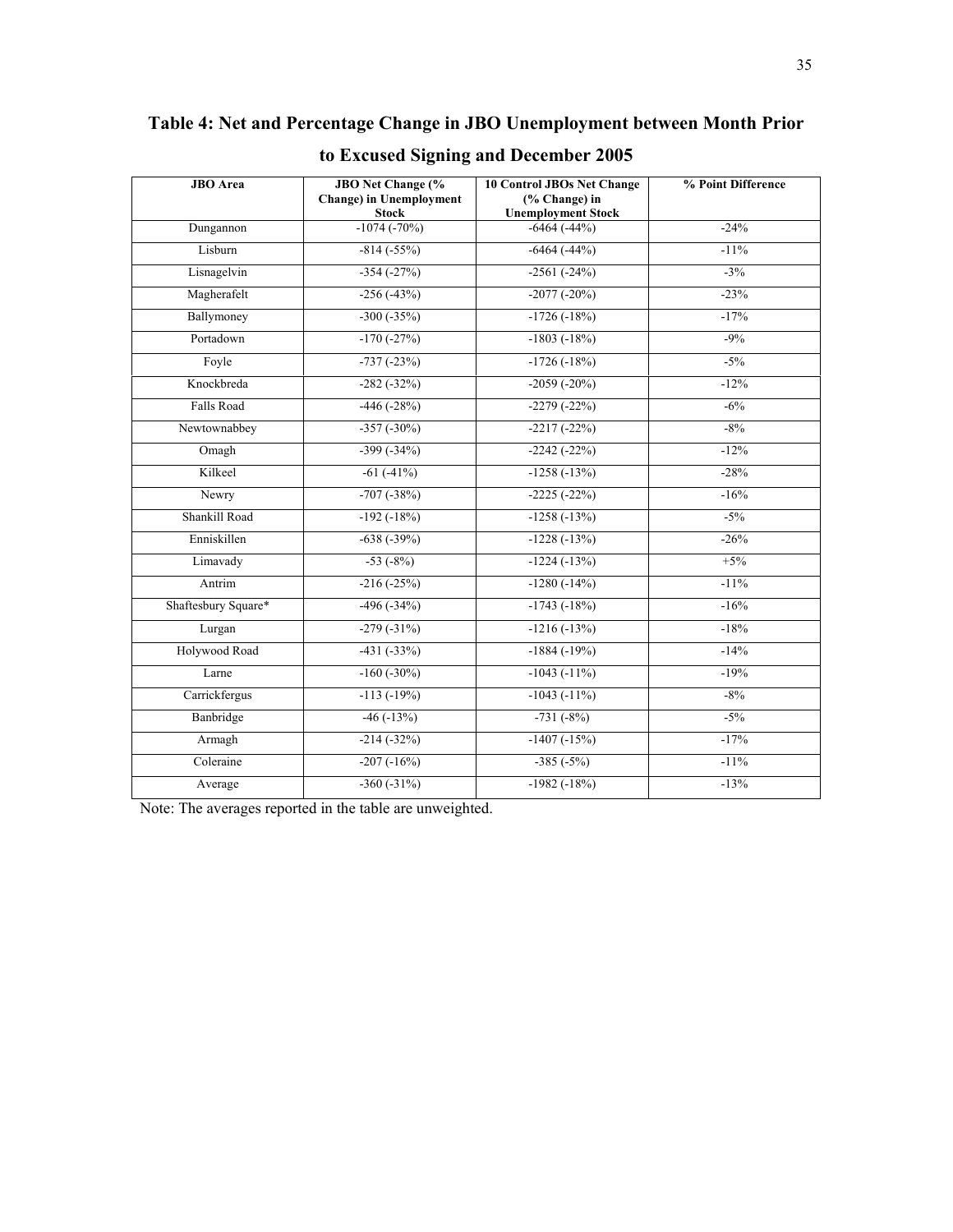|                              | Coefficient | <b>Standard Error</b> |  |
|------------------------------|-------------|-----------------------|--|
| Lag unemployment             | $.571**$    | .024                  |  |
| Vacancies                    | $-0.012***$ | .005                  |  |
| Excused signing month 1      | $-0.151***$ | .028                  |  |
| Excused signing month 2      | $-246**$    | .029                  |  |
| Excused signing month 3      | $-220**$    | .030                  |  |
| Excused signing month 4      | $-208**$    | .031                  |  |
| Excused signing month 5      | $-164**$    | .032                  |  |
| Excused signing month 6      | $-.220**$   | .034                  |  |
| Excused signing month 7      | $-180**$    | .037                  |  |
| Excused signing month 8      | $-0.103**$  | .038                  |  |
| Excused signing month 9 plus | $-125**$    | .024                  |  |
| $J\&B1^{st}$ month           | $.179**$    | .037                  |  |
| $J\&B 2nd$ month             | $.326**$    | .029                  |  |
| J&B 3rd month                | $.254***$   | .029                  |  |
| J&B 4 <sup>th</sup> month    | $.208**$    | .029                  |  |
| $J&B 5th$ month              | $.177***$   | .029                  |  |
| J&B 6 <sup>th</sup> month    | $.211**$    | ,030                  |  |
| $J&B 7th$ month              | $.201**$    | .030                  |  |
| J&B 8 <sup>th</sup> month    | $.159**$    | .030                  |  |
| $J\&B9^{th}$ month           | $.134***$   | .030                  |  |
| J&B 10 <sup>th</sup> month   | $.154**$    | .031                  |  |
| J&B 11 <sup>th</sup> month   | $.179***$   | .031                  |  |
| $J&B12th$ month              | $.158**$    | .031                  |  |
| J&B 13 <sup>th</sup> month   | $.114**$    | .031                  |  |
| $J&B14th$ month              | $.167***$   | .031                  |  |
| J&B 15 <sup>th</sup> month   | $.148**$    | .032                  |  |
| $J&B16th$ month              | $.137***$   | .032                  |  |
| J&B $17th$ month             | $.077*$     | .033                  |  |
| $J&B18th$ month              | $.148**$    | .033                  |  |
| J&B 19 <sup>th</sup> month   | $.118***$   | .033                  |  |
| $J&B 20th$ month             | $.149**$    | .033                  |  |
| J&B 21 <sup>st</sup> month   | $.094**$    | .034                  |  |
| $J&B$ $22nd$ month           | $.140**$    | .036                  |  |
| J&B 23rd month               | $.145**$    | .037                  |  |
| J&B 24 <sup>th</sup> month   | $.096*$     | .038                  |  |
| J&B month 25+                | $.116***$   | .015                  |  |
| $EJ\&B1st$ month             | $.135***$   | .036                  |  |
| EJ&B $1st$ year              | $-.050**$   | .013                  |  |
| $\overline{R^2}$ within      |             | .812                  |  |
| $\overline{R}^2$ between     | .874        |                       |  |
| $R^2$ overall                | .839        |                       |  |
| No. obs                      | 3332        |                       |  |

**Table 5: Matching Function Estimates of Policy Impacts on Aggregate Outflows** 

Notes: Variables that are statistically significant at 95% are marked with \* and at 99% with \*\*. Some observations drop out due to missing data in some series. JBO and time fixed effects are omitted from the Table for presentational purposes.